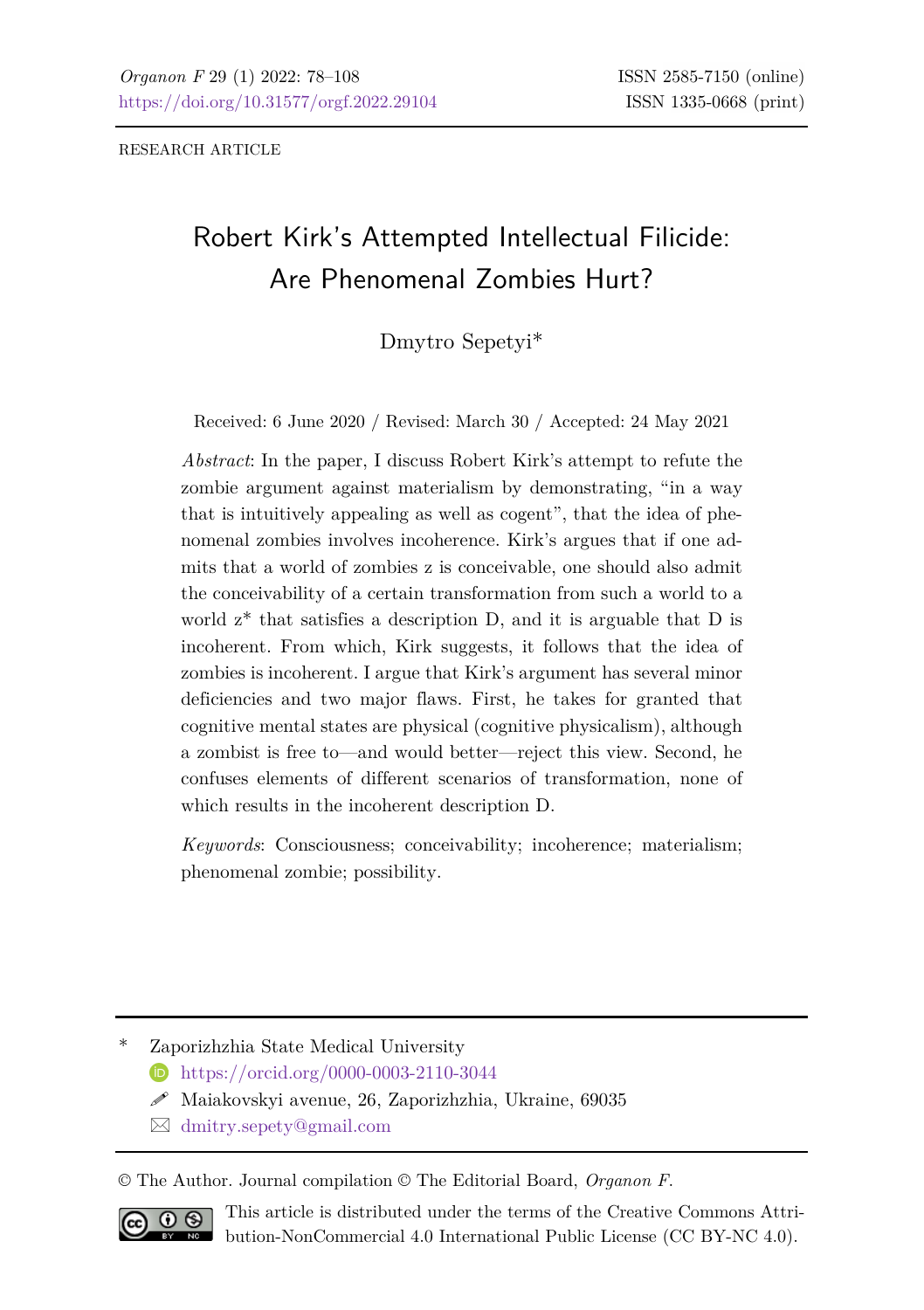#### **1. Introduction**

In 1974, Robert Kirk introduced the concept of a phenomenal zombie a creature physically exactly just like a conscious human being but without subjective experiences—and used this concept in an argument against physicalism. The argument, in brief, is that because zombies are conceptually or logically possible, phenomenal consciousness is something more than anything merely physical, so physicalism is false. When Kirk formulated the argument, it did not draw much attention. However, the argument was revived and made famous by David Chalmers in his philosophical bestseller *The Conscious Mind* (1996) and later papers. In the meantime, Kirk reversed his views and joined anti-zombists. In a series of publications, he argued that zombies are impossible in the relevant sense. He made the fullest exposition and defense of his argument in the book *Zombies and Consciousness* (2005), and recapitulated the argument in the paper "The inconceivability of zombies" (2008), and most recently in the book *Robots, Zombies and Us* (2017).

In *Zombies and Consciousness*, Kirk writes that one of the two main aims of the book is nothing less than "to dispose of the zombie idea once and for all". Not that there were no attempts to undermine the idea of zombies before. Kirk notes that "there are plenty objections to it in the literature, but they lack intuitive appeal". He believes his own attack on zombies fares better: "I have an argument which I think demolishes it [the zombie idea] in a way that is intuitively appealing as well as cogent" (Kirk 2005, vii).

In this article, I analyze Kirk's argument and show that it falls far short of the target. I will first outline the argument as presented in (Kirk 2005) and make some relevant elucidations. I will then note a few ways in which the formal representation of the argument needs clarification and more precise formulation (in accordance with Kirk's own explanations). Next, I will clarify the relationship between the idea of phenomenal zombies and interactionism. From this, I will proceed to the exposition of the failure of Kirk's argument. Finally, I will explain, in brief, why Kirk's later expositions of his argument (Kirk 2008; Kirk 2017) fare no better.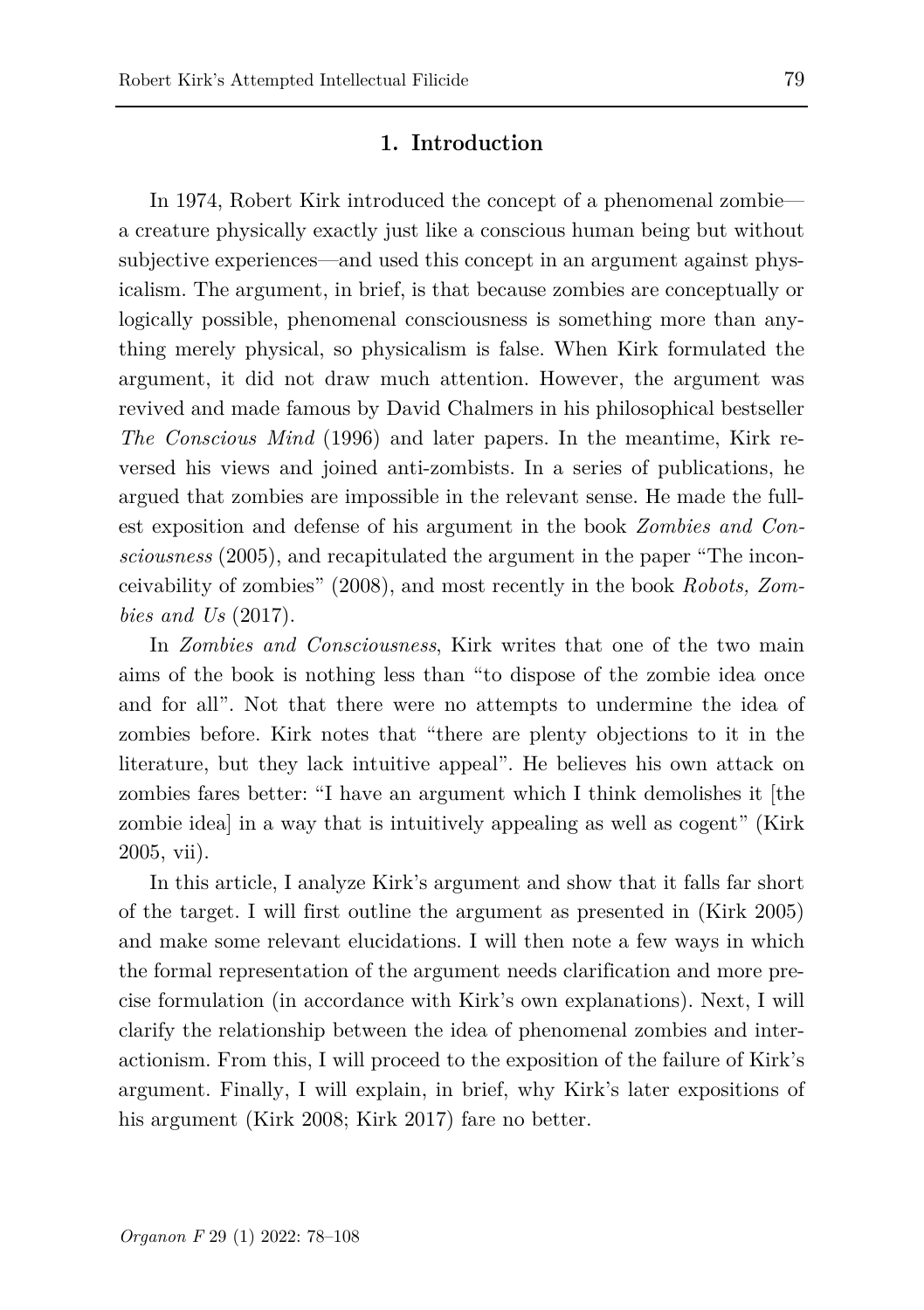#### **2. Kirk's argument in outline**

As a preparation to his attack on zombies, Kirk argues, together with the supporters of the zombie argument (further on to be called "zombists"), that the possibility of zombies, in the sense that the idea of zombies involves no "inconsistency or other incoherence of a broadly logical or conceptual kind" (Kirk 2005, 10), is inconsistent with physicalism (materialism): if zombies are possible in this sense, then physicalism (materialism) is false.

Kirk (2005) calls that kind of possibility "c-possibility"; Chalmers (1996; 1999; 2004) and later Kirk (2017, 75-92) call it "logical possibility". It should be distinguished from the possibility in a much more limiting sense, "natural" or "nomical" possibility—what is possible *given the laws of nature operant in the actual world*. Zombies may be naturally impossible (the laws of nature operant in the actual world ensure that whenever there are some physical states, there are some mental states) but c-possible, in the sense that there is no incoherence in the idea of zombies (or of a world inhabited by zombies instead of conscious human beings); the physical facts do not, on their own, entail there being consciousness (phenomenal mental states). If that is so, then consciousness is something extra, besides the physical.

If Kirk's arguments to this point are sound (and I think they are), then the c-possibility of zombies entails that materialism (physicalism) is false. If so, then to defeat the zombie argument, materialists should defeat the claim that zombies are c-possible, that is, that the idea of zombies is coherent. Because the claim has a strong intuitive appeal, the physicalist is invited to present the case to the contrary that is at least as (or, better yet, more) strongly appealing. Can she do this?

One helpful remedy Kirk recommends against the zombie idea is noting that it (at least, in its initial pure form) conflicts with another intuition that is at least as strong, or even stronger—the view that consciousness matters for our behavior. It seems absurd to think that our behavior, including what we talk and write, does not depend on our consciousness, so that consciousness could be subtracted and this would make no difference for what we do, including what we say and write. How could zombies, for example, talk about their phenomenal mental states, *qualia*, feels, if they had none? However, (this is not Kirk's point but mine) for a person who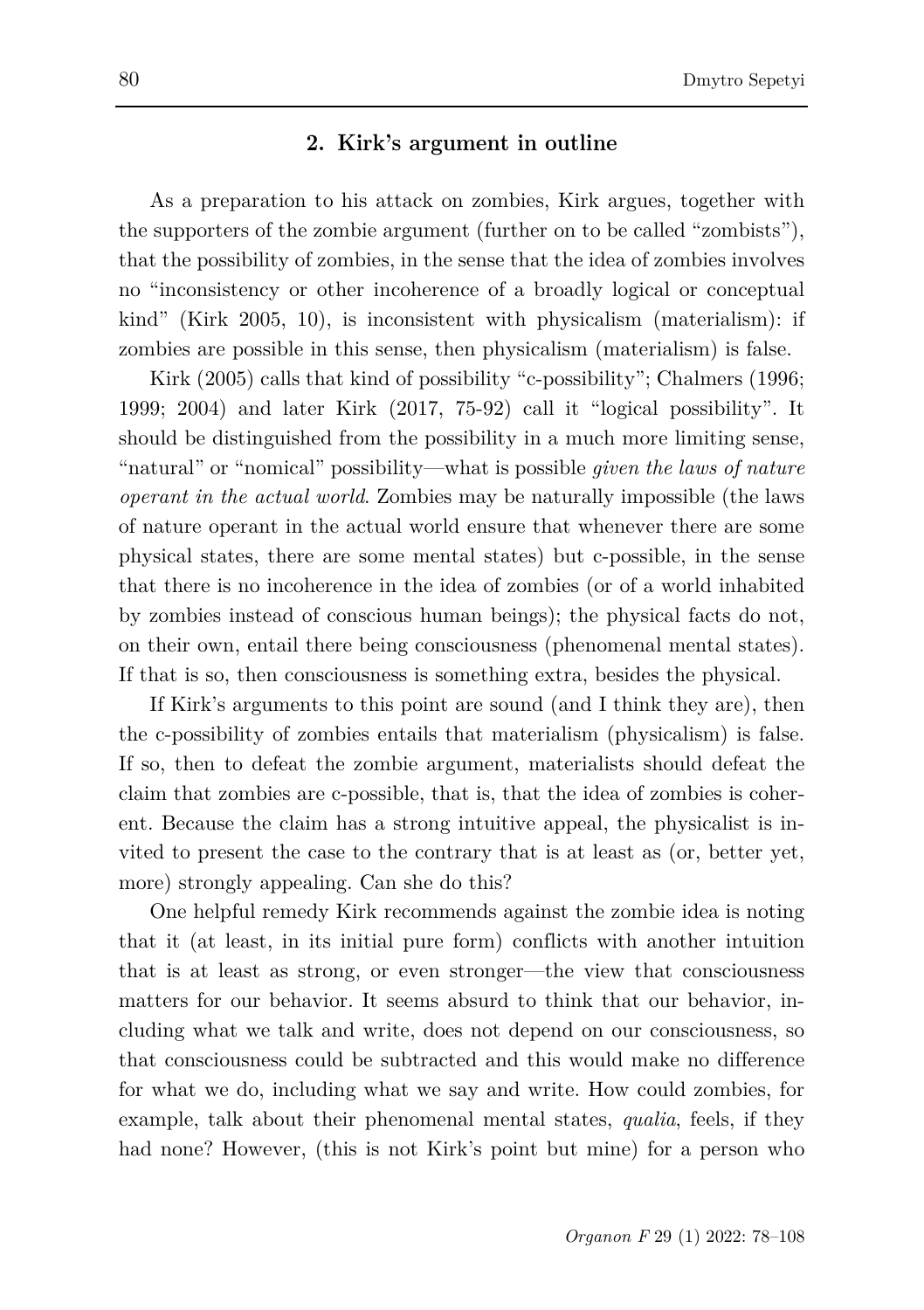would find the zombie argument persuasive apart from this conflict, the conflict seems to play for interactionist dualism rather than for materialism. On the one hand, the zombie possibility intuition (basically, the intuition that nothing physical entails anything subjective) rules out physicalism; on the other hand, the consciousness-matters-for-behavior intuition rules out epiphenomenalism; and both intuitions, if correctly understood, agree with interactionist dualism.

Kirk is aware that the zombie argument is not an argument for epiphenomenalism (to exclude all other possibilities) but an argument against physicalism (materialism) that leaves open the choice between epiphenomenalism, interactionism, panpsychism, and idealism. At least, it is so construed by the most eminent contemporary zombist, David Chalmers, who explained that the conclusion of the argument "is the disjunction of panprotopsychism, epiphenomenalism, and interactionism" (Chalmers 1999, 493). Kirk takes this into account. His argument is intended to be equally demolishing against all sorts of zombists, be they epiphenomenalists or interactionists or whoever.

The target of the argument is the claim that zombies are conceivable. If successful, the argument shows that although zombies seem conceivable, they are really inconceivable. It should be noted that the word "conceivability" is a red herring here; all that really matters is c-possibility, that is, the coherence of the idea. "Conceivability" pops up because David Chalmers construed the zombie argument as involving the subservient argument: (1) zombies are conceivable; (2) conceivability entails possibility; therefore, zombies are possible. Commenting on this argument, Kirk remarks that both of its premises are obscure because it is not clear how to understand "conceivable"; no clear meaning was ever specified in such a way that both premises were difficult to challenge. The general situation is that "the lower the threshold for conceivability, the easier it is to accept premiss (1)—but the harder it is to accept premiss  $(2)$ ". Whatever the case, "to prove cimpossibility ... must be a good way to prove inconceivability" (Kirk 2005, 27). So, Kirk proceeds to prove that zombies are c-impossible in order to prove that they are inconceivable. However, why did he need to prove that zombies are inconceivable? Obviously, in order to block Chalmers' argument that since zombies are conceivable, they are c-possible. However, he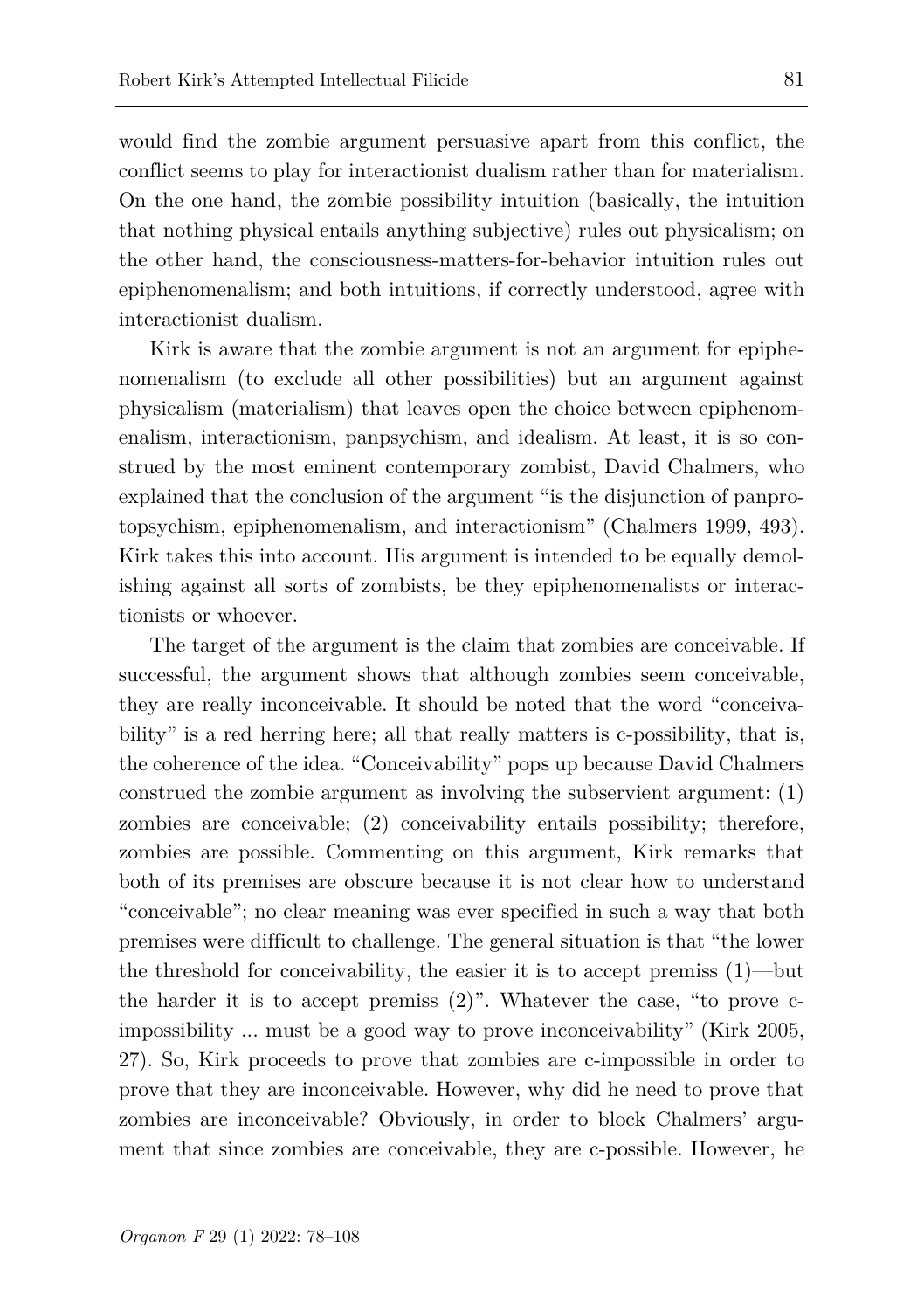need not do it at all, if *he has already proven that zombies are c-impossible* (≡the notion of a zombie is incoherent). So, let us put aside "conceivability", and in further discussion, whenever Kirk uses the word, replace it with "c-possibility" or simply "possibility", or stipulate that "conceivability" means the same. $1$ 

Kirk's purported proof of the c-impossibility of zombies involves a story he calls "e-qualia story" and two claims about it:

- (C1) the c-possibility of zombies entails the coherence of the e-qualia story,
- (C2) the e-qualia story is incoherent.

From  $(C1)$  and  $(C2)$ , it follows that that zombies are c-impossible (there is a hidden contradiction in the idea of zombies). The argument is valid. However, is it sound? Are both (C1) and (C2) true? Kirk meticulously argues that they are. I am going to agree, by and large (with some qualifications), with  $(C2)$  and show that Kirk's argument for  $(C1)$  fails.

The e-qualia story is a story of a (possible, or perhaps impossible) world that satisfies the following conditions:

- (E1) The world is partly physical, and its whole physical component is closed under causation: every physical effect has a physical cause. ...
- (E2) Human beings stand in some relation to a special kind of nonphysical properties, e-qualia. E-qualia make it the case that human beings are phenomenally conscious.
- (E3) E-qualia are caused by physical processes but have no physical effects: they could be stripped off without disturbing the physical world.
- (E4) Human beings consist of nothing but functioning bodies and their related e-qualia.

<span id="page-4-0"></span><sup>1</sup> In recent personal email communication, Chalmers informed me that he now defines conceivability as not-apriori-not and has abandoned the use of the term "logical possibility". If so, "conceivability", in Chalmers' present use, is the same as Kirk's (2005) c-possibility and Kirk's (2017) logical possibility. (The treatment of the issue in (Chalmers 2002) and (Chalmers 2010) can be best interpreted along these lines.)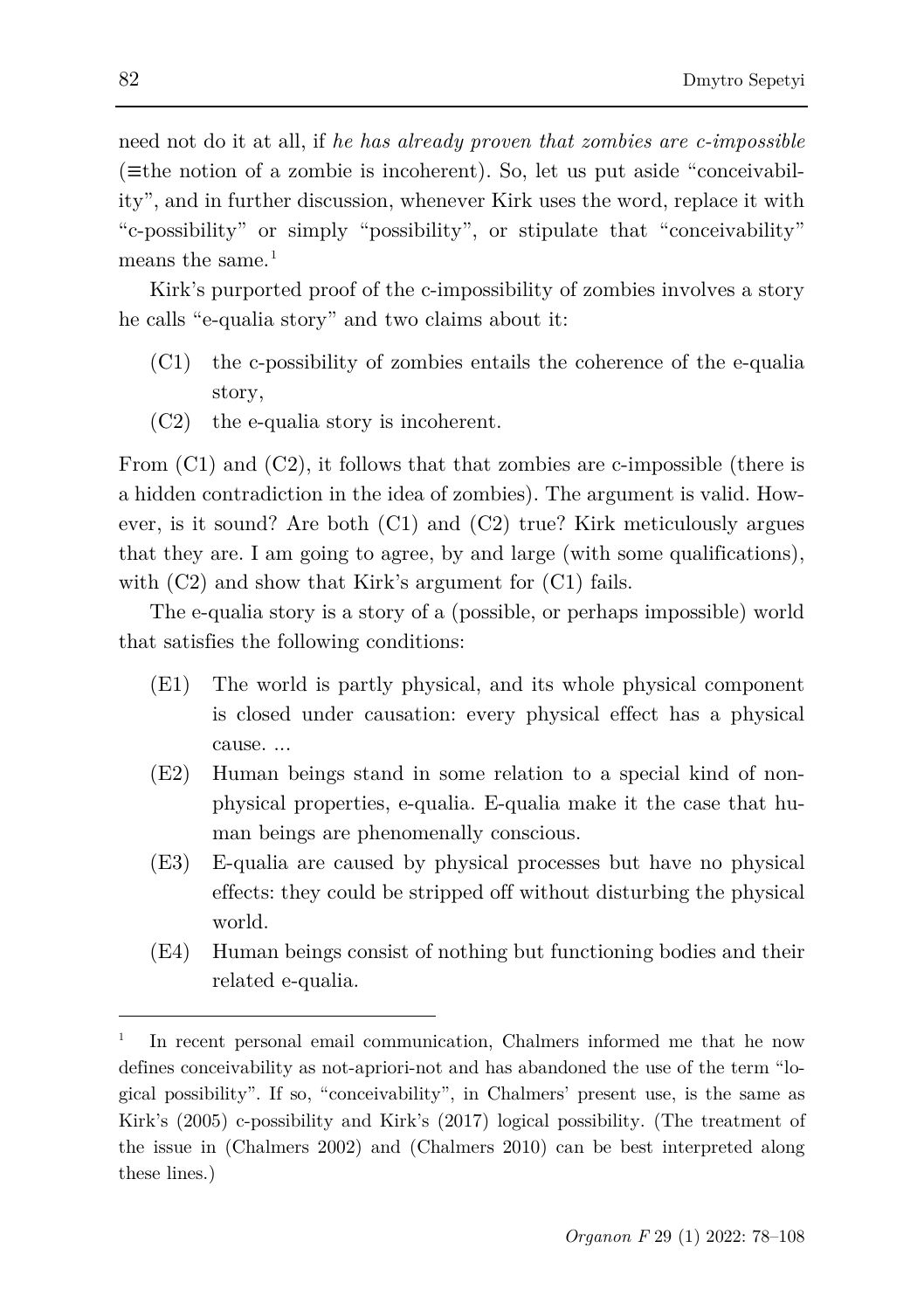(E5) Human beings are able to notice, attend to, think about, and compare their e-qualia. (Kirk 2005, 40)

A small terminological correction seems to be appropriate here. It would be more correct to talk in the e-qualia story not about "human beings" but, like in the zombie-story, about "the human-like inhabitants" of the e-qualia world, because if human beings in the real world do not satisfy the conditions (E2)-(E5), those e-qualia world inhabitants that satisfy them would perhaps not qualify as "human beings". However, this disqualification does not affect the argument. We may introduce the name "hubes" to designate both human beings and human-like inhabitants of possible (or even impossible) worlds that are exactly (or as far as possible exactly) like human beings physically, although they may essentially differ from human beings in other respects, which have to do with something non-physical (such as e-qualia). Now, having the term, let us replace in the e-qualia story "human beings" with "hubes".

To have convenient reminders for later use, let us designate the clauses (E3), (E4), and (E5) as "INERTNESS", "HUBES' COMPOSITION", and "EPISTEMIC CONTACT".

Kirk first argues for the claim  $(C2)$ , that the e-qualia story is incoherent, and then for  $(C1)$ , that if zombies are c-possible, then the e-qualia story should be coherent; if this argumentation succeeds, it follows that zombies are c-impossible. The argument for  $(C1)$  begins with a zombie story—a description (which should be coherent if zombies are c-possible) of a zombie world *z* that satisfies the following conditions:

- (A1) z is purely physical, causally closed system;
- (A2) Physically, *z* is as far as possible exactly like the actual world;
- (A3) The human-like inhabitants of *z* lack phenomenal consciousness. (Kirk 2005, 49)

To have a convenient reminder for later use, let us designate (A2) as "PHYSICAL IDENTITY".

Kirk proceeds to argue that *z* can be transformed—in a way that zombists should acknowledge to be c-possible, namely, by adding to it the nonphysical factor that is supposedly responsible for consciousness in the actual world or, at least, one that is the same insofar as the phenomenology of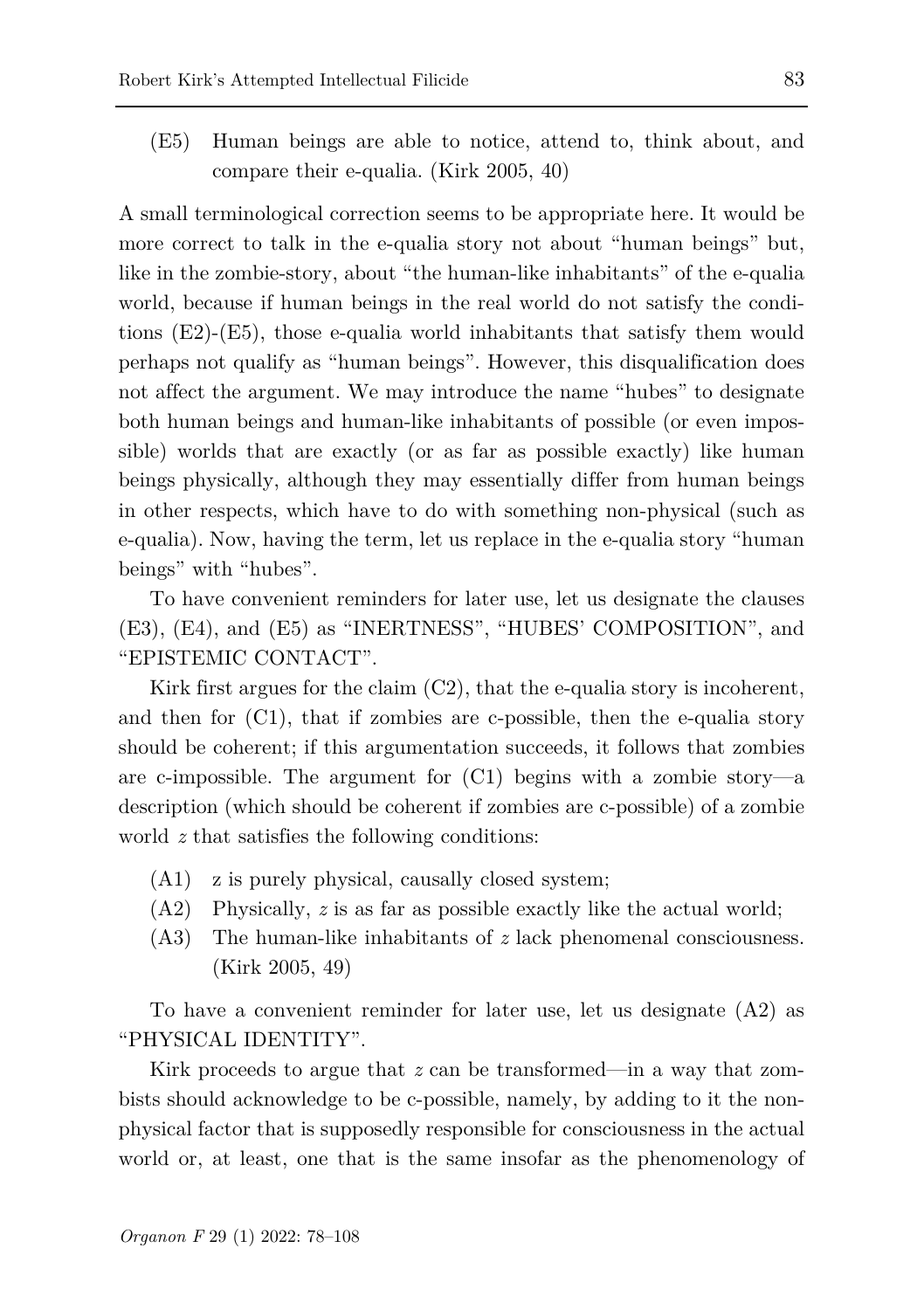non-physical mental states (e-qualia) is concerned<sup>[2](#page-6-0)</sup>—into a  $z^*$  world that satisfies five conditions  $(Z1)$ - $(Z5)$  that are equivalent to the conditions  $(E1)$ -(E5) of the e-qualia story. However, the preceding argument has established that the e-qualia story is incoherent; therefore z\*-story is incoherent. However, z\*-story is derived from the zombie-story and (if Kirk's arguments to the point are sound) a coherent transformation-story, from which it follows that the zombie-story is incoherent. Therefore, zombies are c-impossible, *q.e.d.*

Let us consider Kirk's argument in more details.

### **3. The e-qualia story: clarifications and reformulations**

### *3.1. "E-qualia", qualia, and cognitive mental states*

Apparently, the term "e-qualia" implies *qualia*—specific subjective qualities of mental states, their "what-it-is-likeness" for a mental subject (experiencer); the prefix "e-" probably is a shorthand for "epiphenomenal". Usually, when talking of *qualia*, philosophers mean *subjective qualities of experiences*, such as painfulness of pain (how it feels), or what it is like for an experiencer to have an experience of red color, or some other experience. Quite a few philosophers think that only qualia in this limited, experiencesbound sense are strongly resistant to materialistic (physicalist, or functionalist) reduction, whereas other aspects of mind, having to do with cognition and meaning, are far less problematic; therefore, we can assume that cognitive capacities (such as to notice, attend to, think about, and compare) can be fully accounted for in materialist (functionalist) terms, and focus on experiential qualia. (Further on, let us refer to this view as "cognitive physicalism".)[3](#page-6-1) However, that is exactly what we *should not do* when discussing

<span id="page-6-0"></span><sup>2</sup> In Kirk's own description, it should be "a non-physical item or items *x* which, when appropriately associated with z, would ensure that its inhabitants acquired our kind of phenomenal consciousness" (2005, 49).

<span id="page-6-1"></span><sup>3</sup> See, for example, (Levine 2001, 4-6). In (Chalmers 1996), cognitive physicalism is not stated explicitly but seems to be presumed implicitly, in his distinction of psychological and phenomenal properties (where "psychological properties" are defi-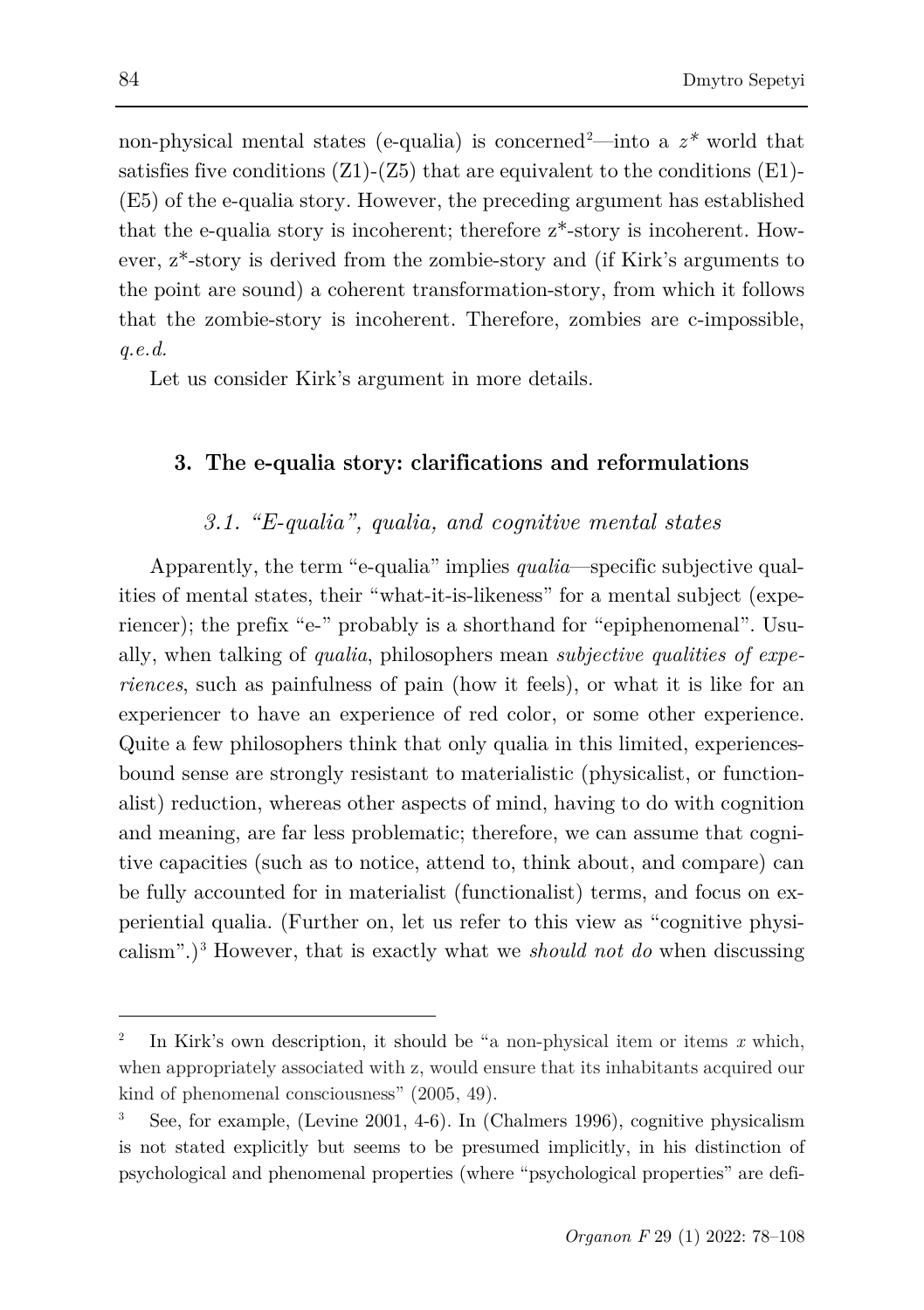arguments against materialism, because this approach limits our choice to materialism and its most emasculated alternatives, and keeps out of discussion the more robust and defensible alternatives. To take this approach means to give materialism the uncontested lordship over the largest and most important part of the mental realm, and leave it for non-materialists to fight for the remaining poor grounds. Such a fight would be nearly hopeless, for in it, materialists would have on their side all the advantages, and their opponents all the disadvantages, of assuming that there is nothing to cognitive mental states besides physical processes that fulfill certain functions.

I think that the remark made by Howard Robinson in a paper defending the knowledge argument is relevant for the zombie argument as well:

Those who ... think that physicalism can be correct for everything but qualia are in inconsistent position. The knowledge argument should not be cast in the form "physicalism can work for all other mental states but not for qualia", but in the form "even if it might look as if functionalism will work for less clearly introspectible states, such as thoughts, Mary's case shows that it will not work for qualia, and we can see from this that it does not work for thought—at least, a certain category of thought...—either." (Robinson 2004, 72)

On the most natural, common-sense and strongly intuitively appealing view, our (conscious) thinking, understanding, and willing are intrinsically

ned purely functionally, as ones that "play the right sort of causal role in the production of behaviour" (p. 11)), with putting awareness and other cognitive states on the "psychological" side, and especially in the thought experiments of fading and dancing qualia (рр. 253-274). However a year later, in reply to the criticisms advanced by Hodgson, Lowe, Velmans, and Libet, Chalmers repudiated cognitive physicalism and proposed that the use of cognitive terms in his earlier writings should be taken "in a stipulative sense" rather than as assuming that there is nothing more to cognitive states besides their behavioral functionality (Chalmers 1997, 20). However, I think that such a reading leaves his thought experiments of fading and dancing qualia deficient. It also may be relevant to note that (Chalmers 1997) and later is far more favorable to interactionism than (Chalmers 1996), and that the arguments of fading and dancing qualia presume epiphenomenalism.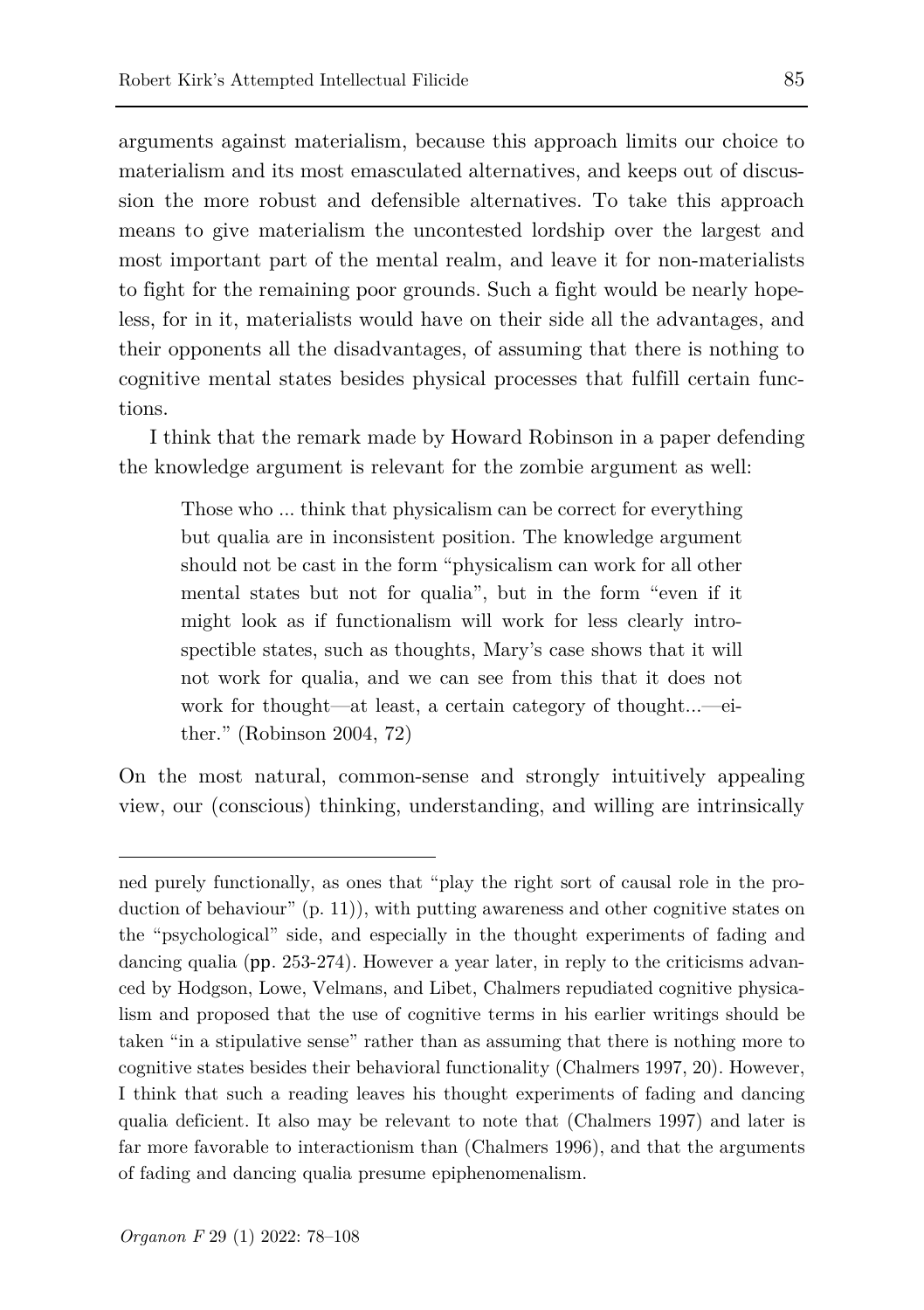just as subjective as an experience of pain or of green color. The idea that all those physical processes that go on in human bodies and brains could (in the sense of c-possibility) occur without there being any subjective (conscious) awareness and understanding is just as plausible as the idea that Cfiber firing in the brain could occur without pain-sensation. The (*prima facie* coherent) concept of the phenomenal zombies implies that the zombies lack not only the capacities for such subjective experiences as pain-qualia or red-color-qualia but also the capacities to notice, attend to, think about, and compare in any (human) sense that involves subjective (conscious) awareness and understanding. At the very least, such a view is open (and, I suggest, commendable) for a zombist. A zombist would do well to posit *subjective* (conscious) cognitive states (processes) of thinking-awareness-understanding on the phenomenal, not the physical side. If zombies are cpossible, then the states of "noticing, attending to, thinking about, and comparing", in the sense relevant to the zombie argument, belong to the category of "a special kind of non-physical properties" that "make it the case that human beings are phenomenally conscious", that is, "e-qualia", on Kirk's definition (E2).

### *3.2. Where does the incoherence lie? Direct and indirect causation*

Kirk argues that (E3), INERTNESS, is inconsistent with (E5), EPIS-TEMIC CONTACT. In fact, his argument goes through only if the beginning clause of (E3), "E-qualia are caused by physical processes", is understood as "*All* e-qualia are *directly* caused by physical processes *alone*". What Kirk really argues for is that if e-qualia have no effects whatever, whether physical or non-physical, then it is impossible for hubes to be able to notice, attend to, think about, and compare their e-qualia. There is no need to delve into details of Kirk's argument to this point. For my purposes, it is enough that the claim is *prima facie* very plausible: how can I attend to my experiences (assumed to be non-physical e-qualia), or think about my experiences, if my experiences never cause, or play any causal role in causing my attention or thinking?

On the other hand, if we take (E3) literally, without the qualifications "all", "directly", "alone", then Kirk fails to make the case that the e-qualia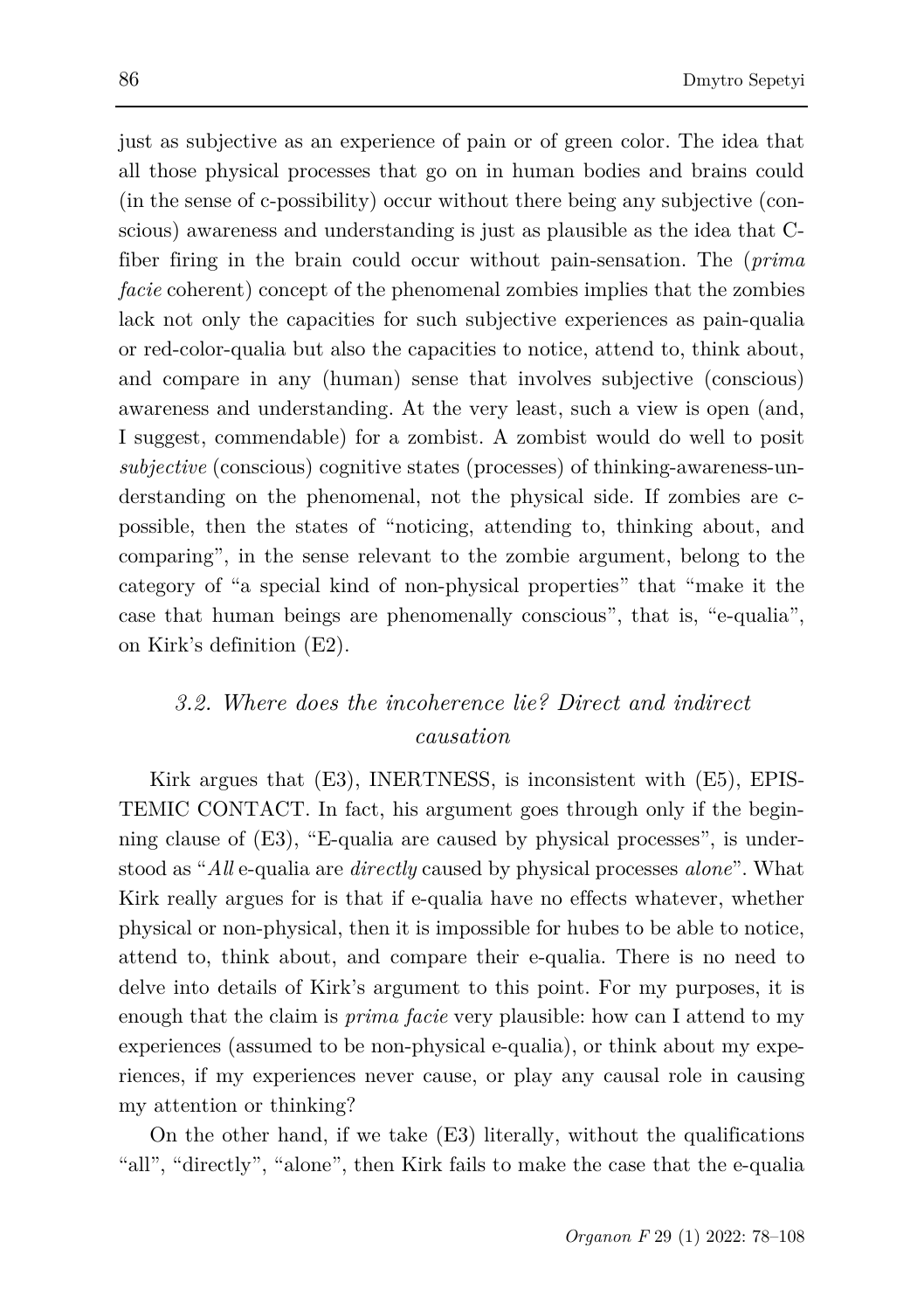story is incoherent. Kirk's argument for the incoherence of the e-qualia story (the inconsistency between INERTNESS and EPISTEMIC CONTACT) rests entirely on the absence of causal connection from experiences to attention and thinking. However, Kirk's formulation of the story (especially, with respect to INERTNESS) does not exclude the possibility that hubes' non-physical experiences are causally relevant to their attention and thinking, *if attention and thinking are taken to be non-physical* mental states (even if they are epiphenomenal, having no physical effects).

So, the dilemma arises:

either Kirk's argument fails to show that the e-qualia story is incoherent,

or the formulation of the e-qualia story should be made more precise so as to exclude *any* possibility of there being a causal link from experiences to attention and thinking, whether the latter are taken to be physical or non-physical.

If the former, then the argument fails full stop. If the latter, the argument can proceed with the e-story slightly reformulated, by inserting into (E3) the qualifiers "all", "directly", "alone":

(E3\*) INERTNESS\* *All* e-qualia are *directly* caused by physical processes *alone* but have no physical effects: they could be stripped off without disturbing the physical world.

It may be objected here that in fact, Kirk (2005, 42) *does argue* that the equalia story forbids e-qualia to have effect on other e-qualia. However, if you consider the argument, you easily see that it is made on the construal of  $(E3)$  as  $(E3^*)$ . The argument is that "since by  $(E3)$  all qualia are already caused to occur by physical events", there would be no work for e-qualiato-e-qualia causation to do. Now three points should be noted.

1) In fact, the qualifier "all" is absent in the formulation of (E3) on p. 40, but it is clear that because there is no other qualifier (such as "some"), "all" is implied. And on p. 42 Kirk confirms this explicitly. So my adding "all" does not really change (E3) but merely emphasizes its point.

2) There is no causal work for e-qualia to do only if all e-qualia are caused by physical processes *alone*, in the sense that physical processes *are*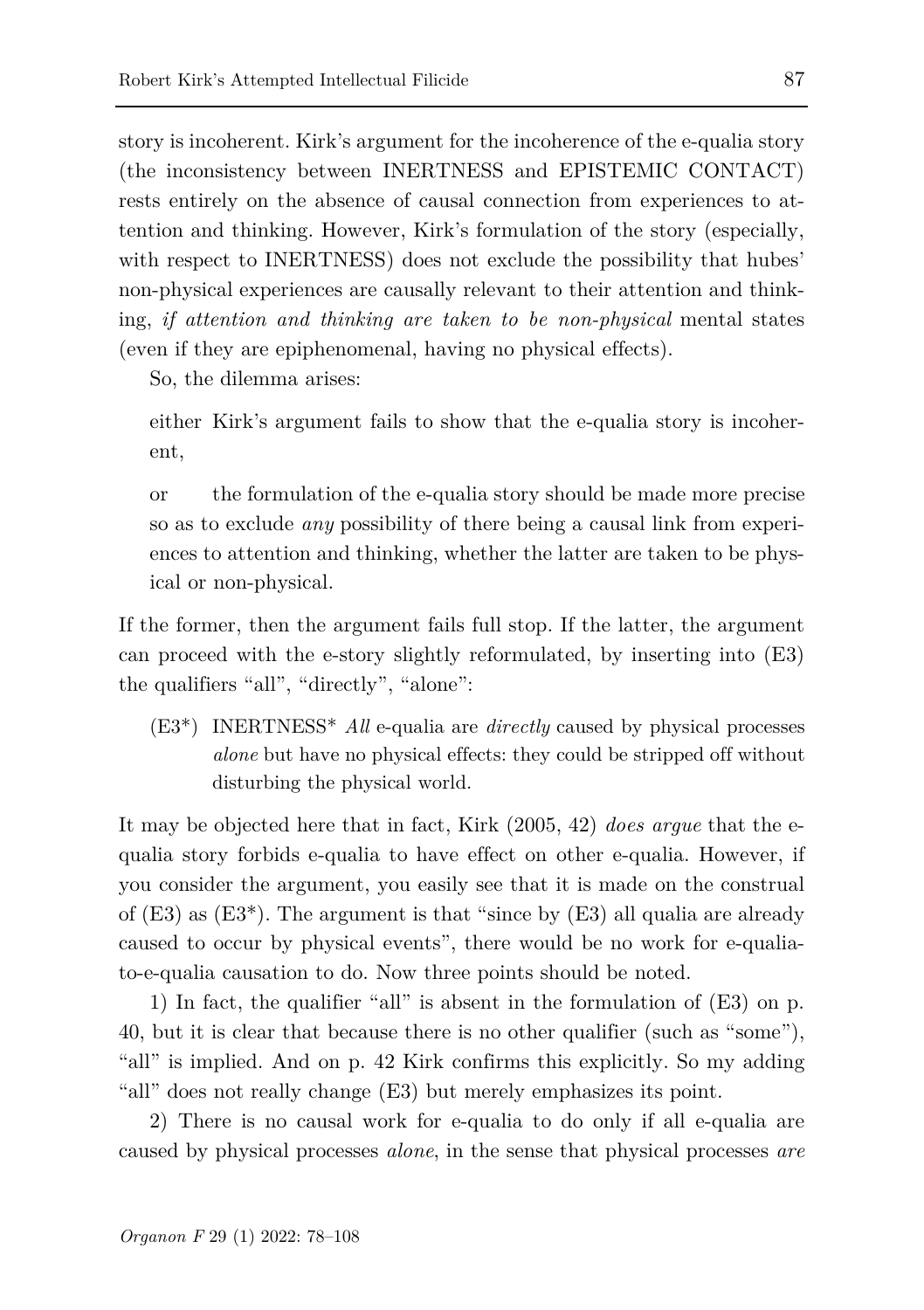*sufficient* for causing these e-qualia—to be distinguished from the possibility that some e-qualia are produced jointly by physical processes and e-qualia, so that without the participation of e-qualia physical processes would not have this effect. So, adding the qualifier "alone" (understood in this sense) is perfectly justified.

3) There is no causal work for e-qualia to do only if all e-qualia are caused by physical processes *directly*,―to be distinguished from indirect causation, when a physical process P causes an e-qualia A that, in its turn, causes an e-qualia B. If P causes A that causes B, then the fact that P causes B (by causing A that causes B) in no way robs A of its causal work. So, if anything, the argument on p. 42 shows that *in Kirk's own meaning, (E3) should be construed as (E3\*)*.

### *3.3. Robinson's objection*

Howard Robinson (2016, 55) proposed that a zombist can deny the incoherence of the e-qualia story by 1) making use of the typical functionalist account of intentionality, according to which the intentionality of an epistemic state is a matter of behavioral appropriateness, and 2) holding that this behavioral appropriateness need not necessarily be due to an epistemic state's being caused by its object (experience, in our case) but can be due to common causal ancestry of both the epistemic state and its object. I think Robinson is right that Kirk does not provide an argument to neutralize such a move. However, for me, personally, it seems highly plausible that for an epistemic state to be about a particular real object (at least, in the sense of original intentionality), there must be causal link from the latter to the former. So although the move proposed by Robinson is available for a zombist, I propose to explore the availability of other resources.

For convenience of the following discussion, it is useful to introduce a distinction between three possible varieties of "zombists" that would treat Kirk's argument differently. Let us designate a zombist who is *not a cognitive physicalist* "a Cartesian zombist" (because he/she, like Descartes, holds that thinking pertains to a non-physical mind rather than to a physical body), and a zombist who is a cognitive physicalist—"a non-Cartesian zombist". With non-Cartesian zombists, the way to meet Kirk's argument depends on whether a zombist is an epiphenomenalist or an interactionist. A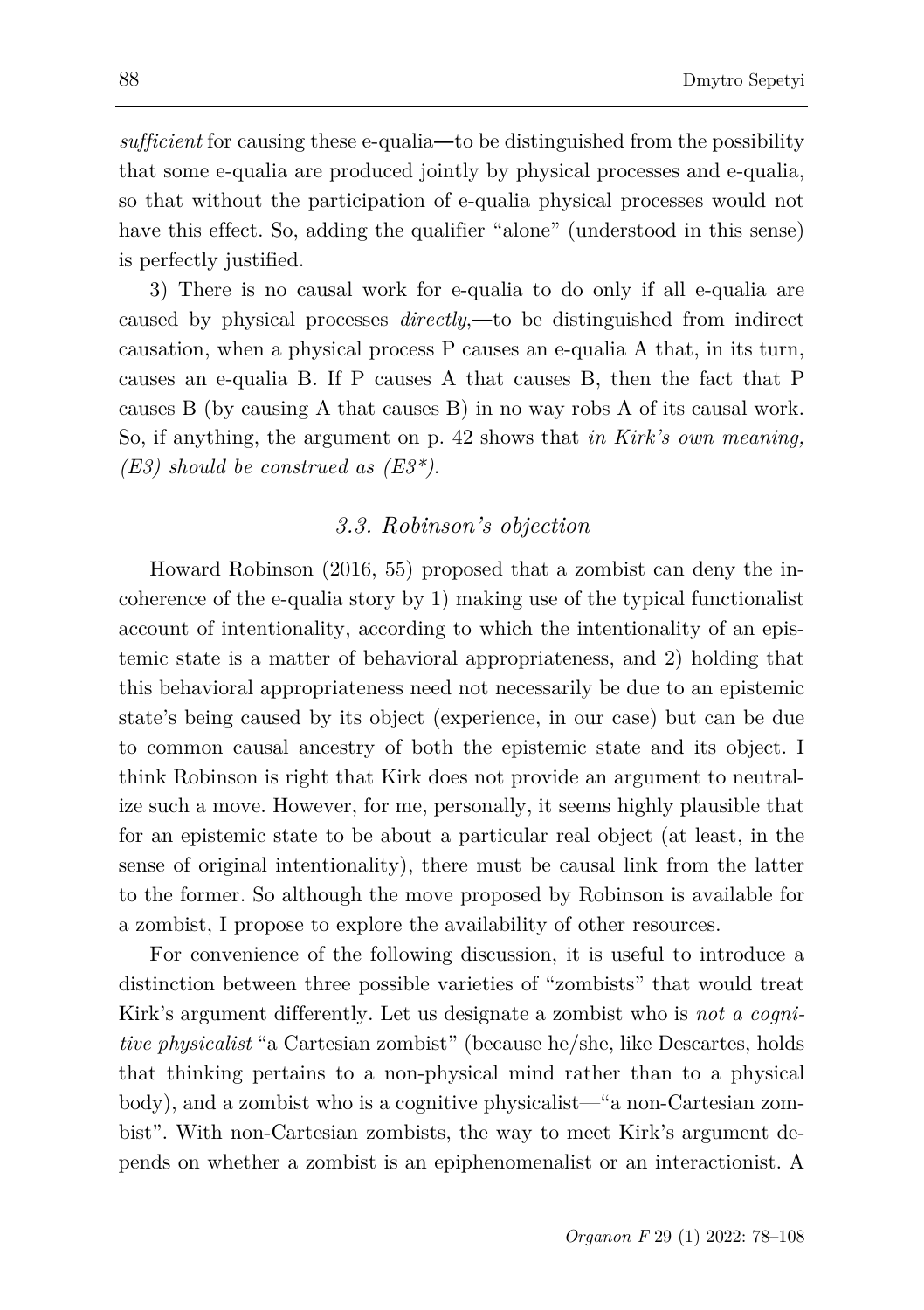non-Cartesian epiphenomenalist in fact holds that the actual world satisfies the e-qualia story, and so he/she can meet Kirk's argument only by denying that the e-qualia story is incoherent (probably, in the way Robinson suggests). With respect to such a zombist, the rest of Kirk's argument has nothing to do. So the following discussion is concerned only with the coherence of Cartesian zombism and non-Cartesian interactionist zombism.

#### **4. The zombie story and interactionism**

In the zombie story (A1)-(A3), the condition (A2), PHYSICAL IDEN-TITY, stipulates that the zombie world to be discussed  $(z)$  is physically "as far as possible exactly like the actual world". The phrase "as far as possible" needs an explanation: why did Kirk moderate his zombie story with it? The purpose was to take into account Chalmers' explanation that the zombie argument is not an argument for epiphenomenalism but leaves open several non-materialistic alternatives, such as panprotopsychism, epiphenomenalism, and interactionism. If so, for Kirk's argument to bite against zombism generally (not only against epiphenomenalist zombism), the description of a zombie world *z* should be such that any zombist (interactionist as well as epiphenomenalist) should admit the c-possibility of such a world.

How can non-epiphenomenalist views be reconciled with the possibility of zombies? In particular, how can it be with interactionist dualism? *Prima facie*, it seems that interactionism is inconsistent with the c-possibility of zombies. It seems that if in the actual world, non-physical consciousness causally influences brain states responsible for behavior (as interactionists believe), phenomenal zombies and zombie-worlds as usually described are c-impossible for an obvious reason: zombies lack some *physically relevant* (although non-physical) causal factor that we have, and so the physical dynamics of their bodies' functioning should be different. However, David Chalmers explained how "the possibility of zombies is compatible with nonepiphenomenalist dualism": "an interactionist dualist can accept the possibility of zombies, by accepting the possibility of physically identical worlds in which physical causal gaps (those filled in the actual world by mental processes) go unfilled, or are filled by something other than mental processes" (Chalmers 2004, 182-183).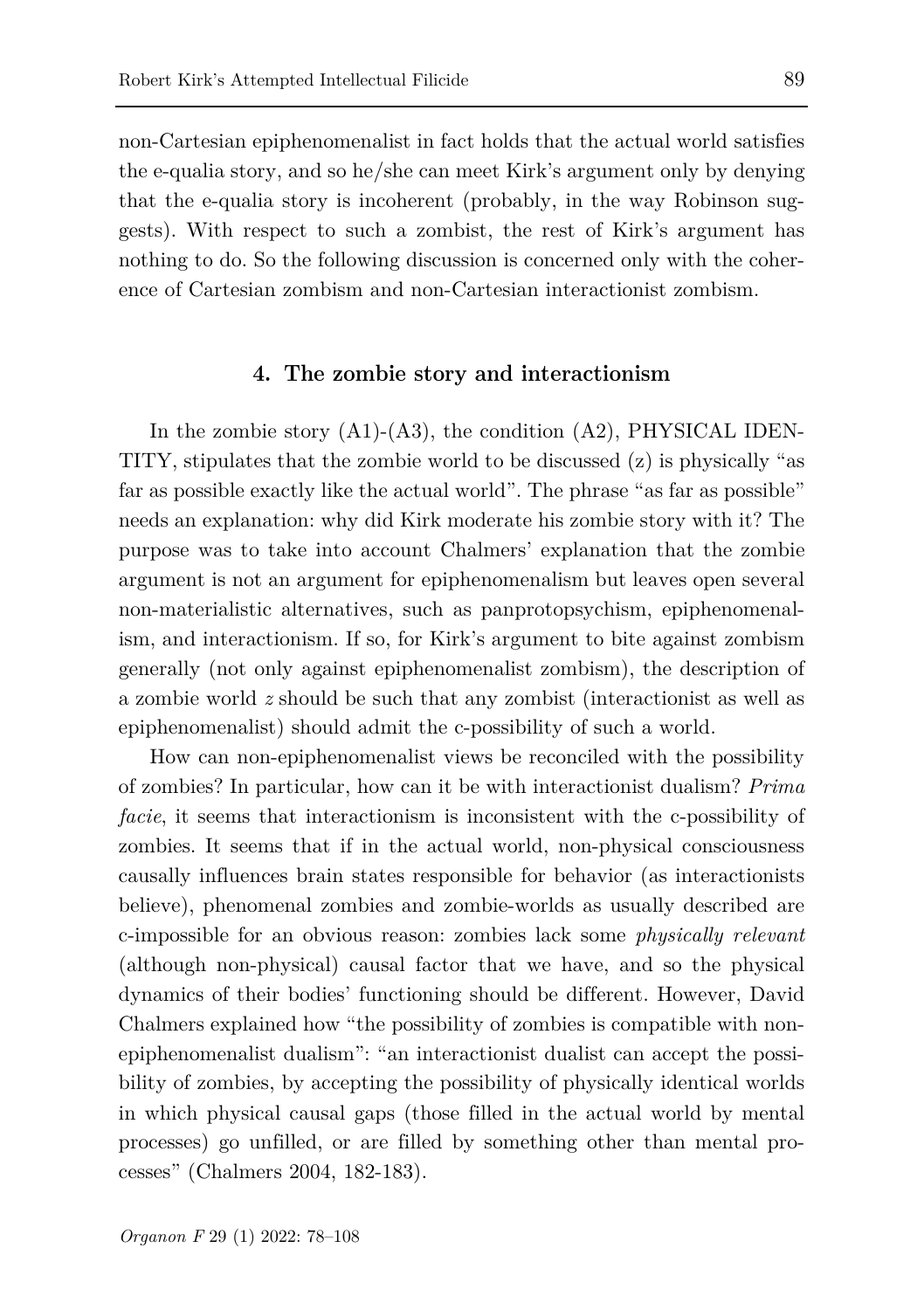### *4.1. Replaceabilism*

However, "the possibility of physically identical worlds in which physical causal gaps (those filled in the actual world by mental processes) go unfilled, or are filled by something other than mental processes" is likely to seem problematic, at least *prima facie*. One may think that the idea of a world in which some physically relevant causes are systematically lacking but all physical events go as if nothing were lacking is incoherent; such a world is not c-possible. Otherwise, if in a possible world, physical causal gaps are filled by something other than mental processes, what can this "something other" be? It seems that if it is not mental and is causally relevant, there is no reason why it should not count as physical. However, if it counts as physical, then the possible world so conceived is not exactly physically identical with the actual world; it has some physical surplus. On the other hand, we can run the zombie argument with a modification that takes care of such a physical surplus: if zombies with a physical surplus are c-possible, it seems that materialism should be false, because those zombies lack nothing physical that human beings have but lack consciousness. (It is implausible that adding some physical surplus would bereave human beings of consciousness and turn them into zombies). Although Kirk did not go in these details, he made his description of the zombie world *z* in such a way that it could accommodate such zombies with a physical surplus (and so make it possible for some interactionists to count as zombists), by means of the phrase "as far as possible" in the condition (A2).

An interactionist zombist view that is so accommodated can be designated as *replaceabilism.* A replaceabilist admits the possibility of zombies with a moderate modification to the initial (Kirk 1974a; Kirk 1974b; Chalmers 1996) specification. Replaceabilist interactionism is consistent with, and implies, the c-possibility of *modified* phenomenal zombies or a *modified*  zombie world that *lacks nothing physical* that we (or the actual world) have but lacks consciousness nevertheless. There just should be, in those modified zombie worlds, some other *physically relevant* causal factors to compensate for the causal deficiency resultant from the subtraction of human consciousness. By the condition (A1), which says that a zombie world *z* is purely physical, Kirk stipulates that these factors should themselves be physical (so, a zombie world may be physically richer than the actual world).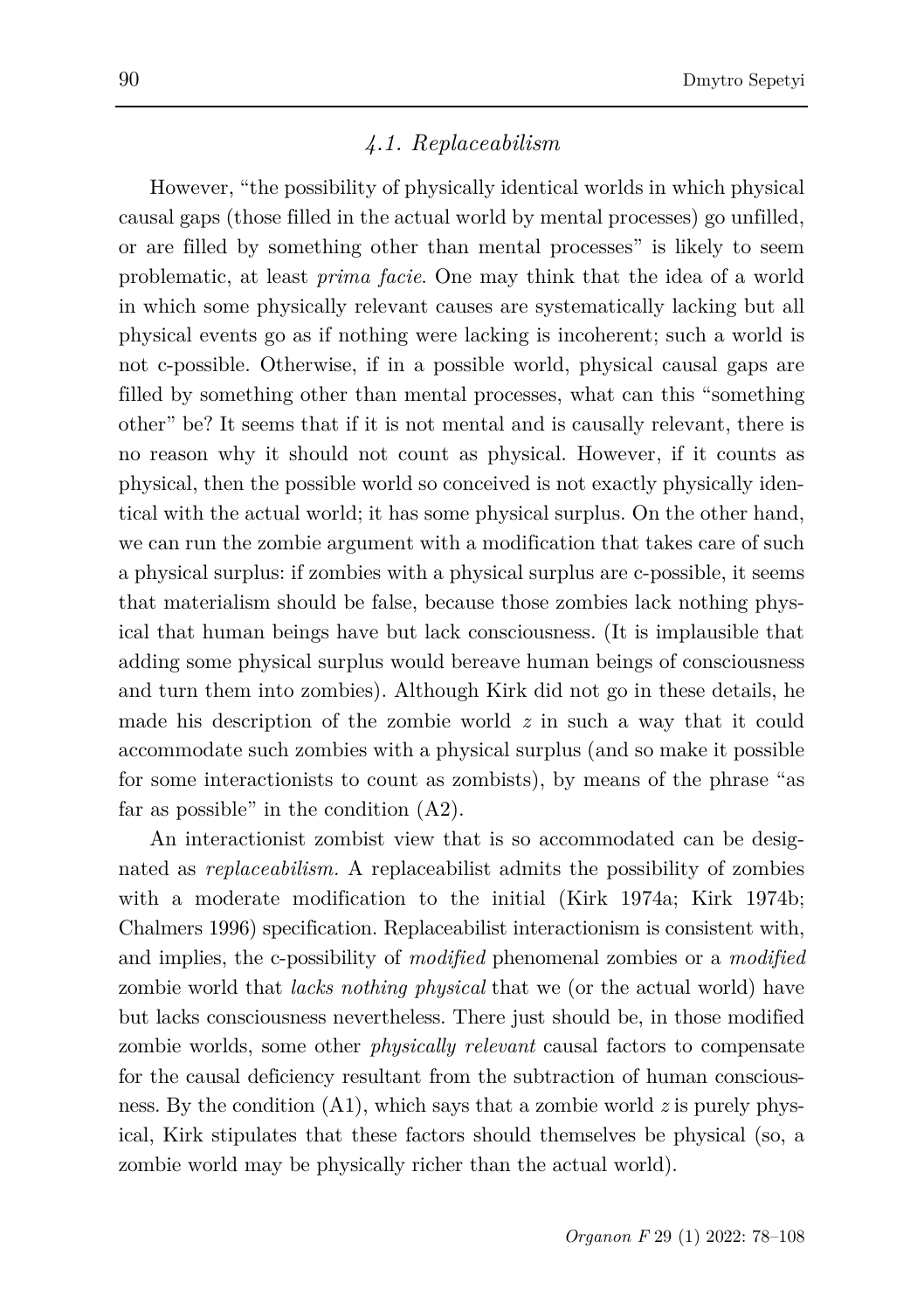As an alternative to filling the causal gap (that should—if interactionism is true—result from subtracting mental processes) with some additional physical factors, we can conceive of some possibility like the following. Imagine a world that runs in parallel with ours and is at every moment exactly like our world a minute ago in all physical respects, because this world is governed by a physically omniscient and omnipotent demon who took fancy to support that belated-copy-world so that all physical deviations (that may happen because the humanlike inhabitants of that world have no consciousness, or because of quantum-mechanic indeterminacy) are almost instantly detected and eliminated by the demon. Although in such a conceivable scenario, some mental processes (those of human beings, indirectly, and those of the demon, directly) are causally efficient with respect to physical events in the zombie world, the zombies themselves are purely physical copies of human beings without phenomenal mental states, so they fit the requirements of the zombie argument.

Besides replaceabilism, an interactionist dualist has two other options, which I designate as *irreplaceabilism* and *supercoincidentalism*. Let us consider these alternatives and their relationship with the c-possibility of zombies.

## *4.2. Irreplaceabilism and the conditional construal of the zombie argument*

An interactionist can deny the c-possibility of replacing human phenomenal minds with some physical entities so that all physical events proceed without any change.[4](#page-13-0) Kirk mentions such a possibility and remarks that

<span id="page-13-0"></span><sup>4</sup> It is open for an interactionist—at least, if he is a substance dualist—to take the view that the human mind, or self, or soul develops and affects the brain in such a way that it is in principle (as a matter of c-possibility) irreplaceable—not with respect to some particular effect but with respect to *all the totality* of its *real and possible* physical effects *throughout the life*—with anything physical.

Is irreplaceabilism plausible? I think that it is. To see this, let us first think of our talks, and writings, and philosophical discussions about our experiences and other conscious states and processes (such as having a certain occurrent thought). It seems very implausible that all the physical aspect of all these happenings could be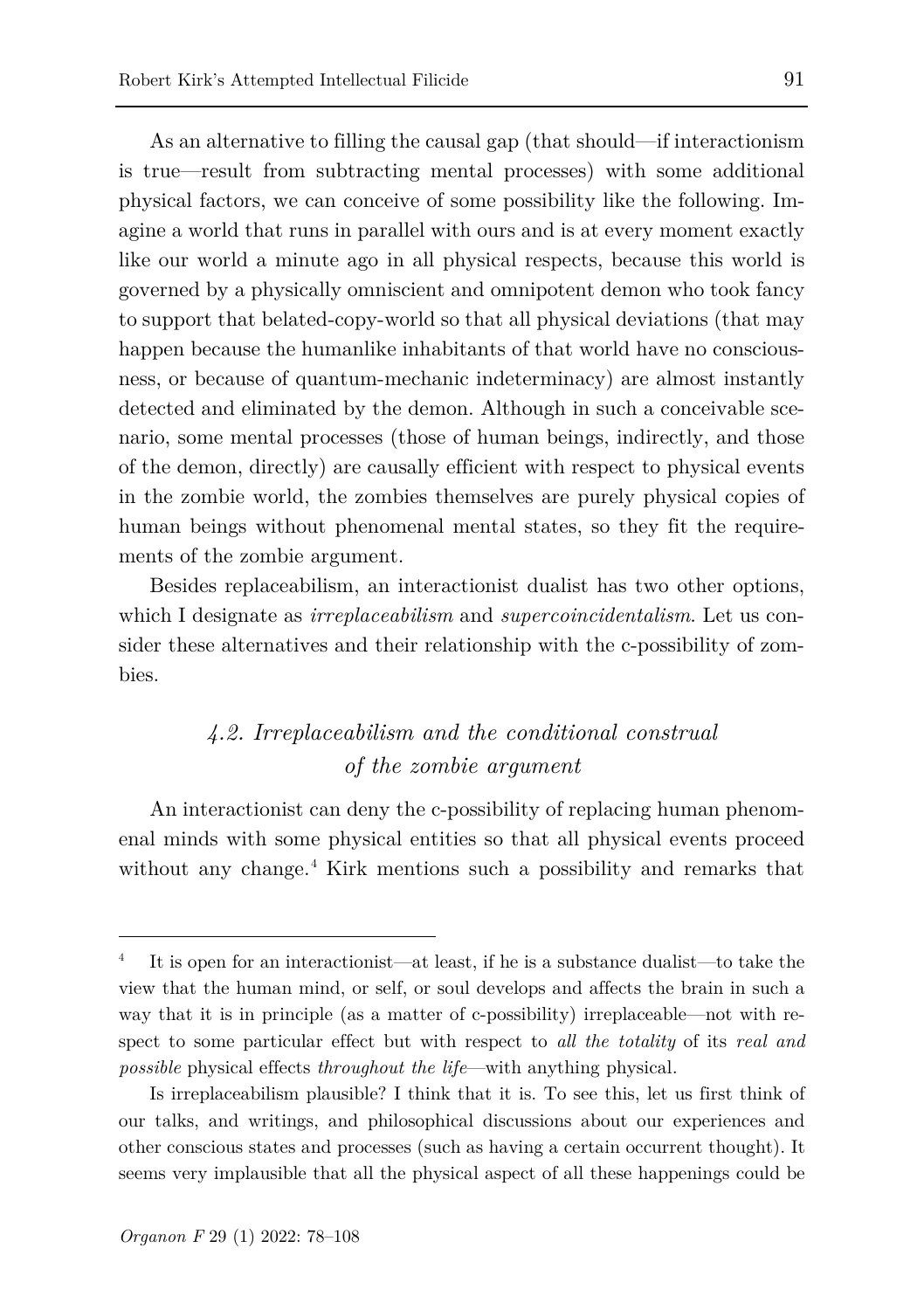"some interactionists might deny that physical events could cause humanlike behavior, but they could not be zombists" (Kirk 2008, 85). This should be admitted, given Kirk's definition of "zombists" as "those who think zombies are conceivable" (Kirk 2005, 38), where "conceivable"="c-possible". However, such an interactionist—zombist or not—can still find use for the zombie idea and the zombie argument in a conditional way, as suggested by Andrew Bailey, "as part of a destructive dilemma for the physicalist": either physical reality is *not* causally closed, and so physicalism is false, or it is causally closed, and then zombies are possible, and so physicalism is false anyway (Bailey 2009, 13[5](#page-14-0)).<sup>5</sup> If so, then Kirk's argument falls short of his most ambitious purpose of "disposing of the zombie idea once and for all", or demolishing it (Kirk 2005, vii), even if it were successful in all other respects (which it is not, as will be shown in the following sections), that is, against all those who fall under his definition of "zombists".

effected by zombies without any experiences and other conscious states and processes, with some purely physical substitute. It is far from clear (and, I think, implausible) that a purely physical substitute for consciousness capable of such an achievement is possible, even in principle (as a matter of c-possibility). And this becomes even more so, if we think of such persons as Plato, or Einstein, and their intellectual achievements, and the impacts of those achievements on the course of human history, behaviors of millions of people, etc. Presumably, their intellectual achievements were a matter of conscious interest to some problems, conscious understanding, conscious thinking, and conscious guess. Presumably, their huge impact on the human history, on behaviors of millions of people, was a matter of other people's conscious interests and understanding, etc. Is it possible, even in principle, (c-possible) that in a modified zombie-world, its humanlike inhabitants-zombies would do all the same movements, with all the same (speechlike) sounds produced, books written and typed, machines and computers produced and run, as a result of nothing but purely physical interactions of the microphysical components of which their bodies consist, with no (phenomenal) consciousness at all? Perhaps it is, but it is at least just as plausible that it is not.

<span id="page-14-0"></span><sup>5</sup> As Kirk himself remarks, "the idea of zombies suggests itself as soon as one accepts the causal closure of the physical" (Kirk 2008, 74). Thus, an irreplaceabilist can consider the zombie argument as showing not what *is* logically possible (given that the world is such as it is, that is, interactionistic) but what *should be* logically possible on the assumption that the actual world is causally closed with respect to the physical events.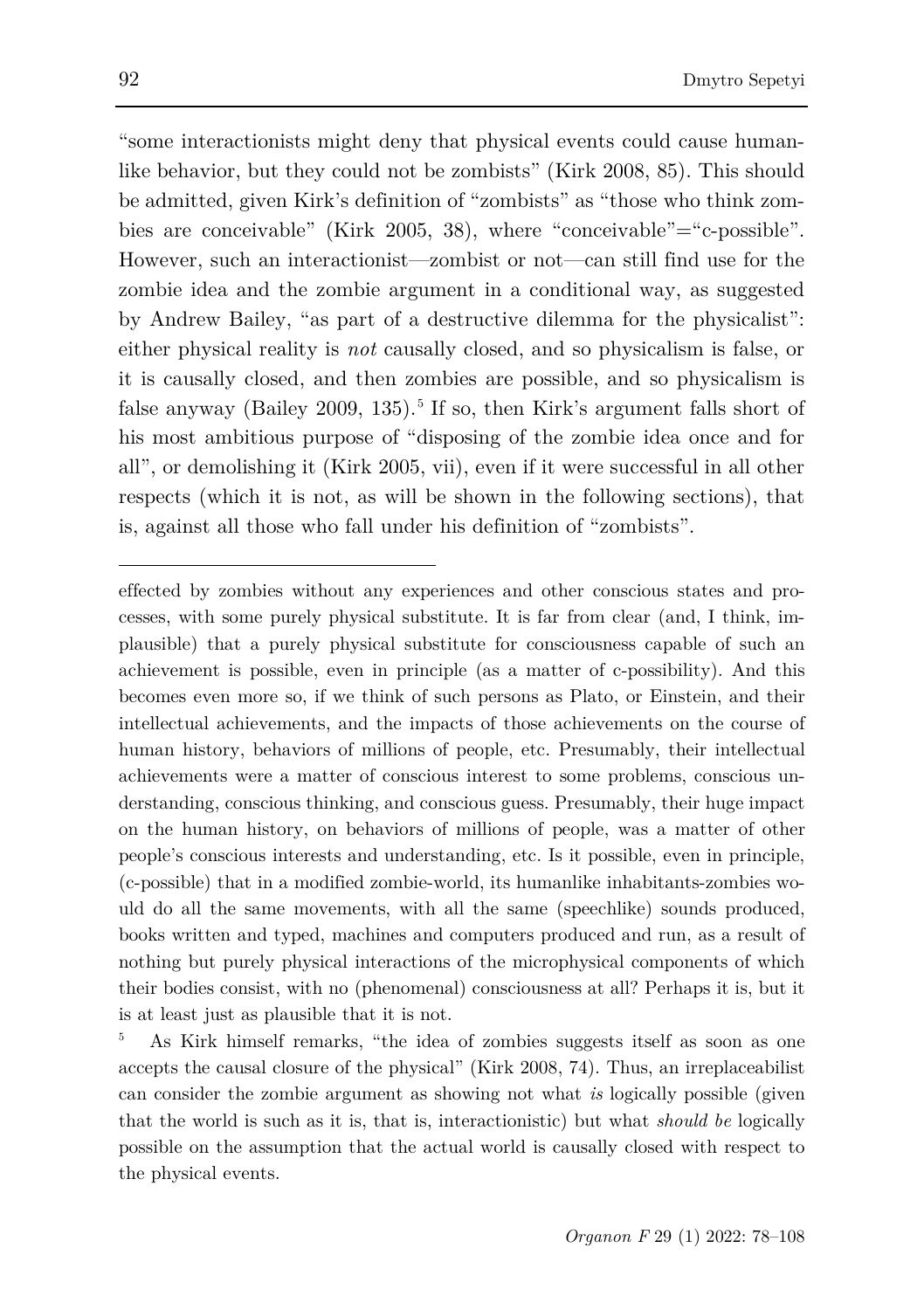### *4.3. Supercoincidentalism*

Alternatively, the interactionist zombist can hold that even a non-modified zombie world (with no physical entities added and no non-physical factors involved) is possible, but such a possibility involves a superhugely improbable succession of coincidences (infinitely more improbable than the chance that a tornado sweeping through a junkyard might assemble a Boeing 747). The point is that if the idea of a genuine *physical* causal indeterminacy is not incoherent (and quantum mechanics seems to show that it is not merely coherent but holds in the actual world), and if consciousness has physical effects in the actual world, then it is not strictly impossible that there may be an exact physical duplicate of the actual world in which there is no consciousness: in that world, all physical events turn out to be the same as in the actual world as a result of a superhugely improbable—but not strictly impossible—quantum-mechanical flukes.

Take note: it is not the case that quantum mechanical indeterminacy applies only to microphysical but not to macrophysical events. It applies throughout the board, only that for macrophysical events, the probability of a considerable deviation from the "normal" deterministic course is hugely small. A zombie world is a world in which such hugely improbable events regularly happen with zombies, and incidentally they happen in such a way that all parts and particles of zombies make exactly the same movements as the corresponding parts and particles of human bodies in the actual world.

Supercoincidentalism has a considerable advantage over the other two interactionist options, in that (1) it accommodates the c-possibility of zombies in the most direct way (which requires no modification to the initial specification of zombies) and (2) it saves the irreplaceabilist intuition that it is superhugely unlikely that purely physical twins of human beings with no phenomenal minds would behave in all exactly the same ways as con-scious human beings do throughout whole human lives.<sup>[6](#page-15-0)</sup>

<span id="page-15-0"></span><sup>6</sup> Consider the infinite set of possible worlds that at some moment *t* are exact physical copies of the actual world at this moment but in which there are no phenomenal minds. In that set, the subset of worlds in which all physical events with zombies will for a considerable time proceed exactly as they do in the actual world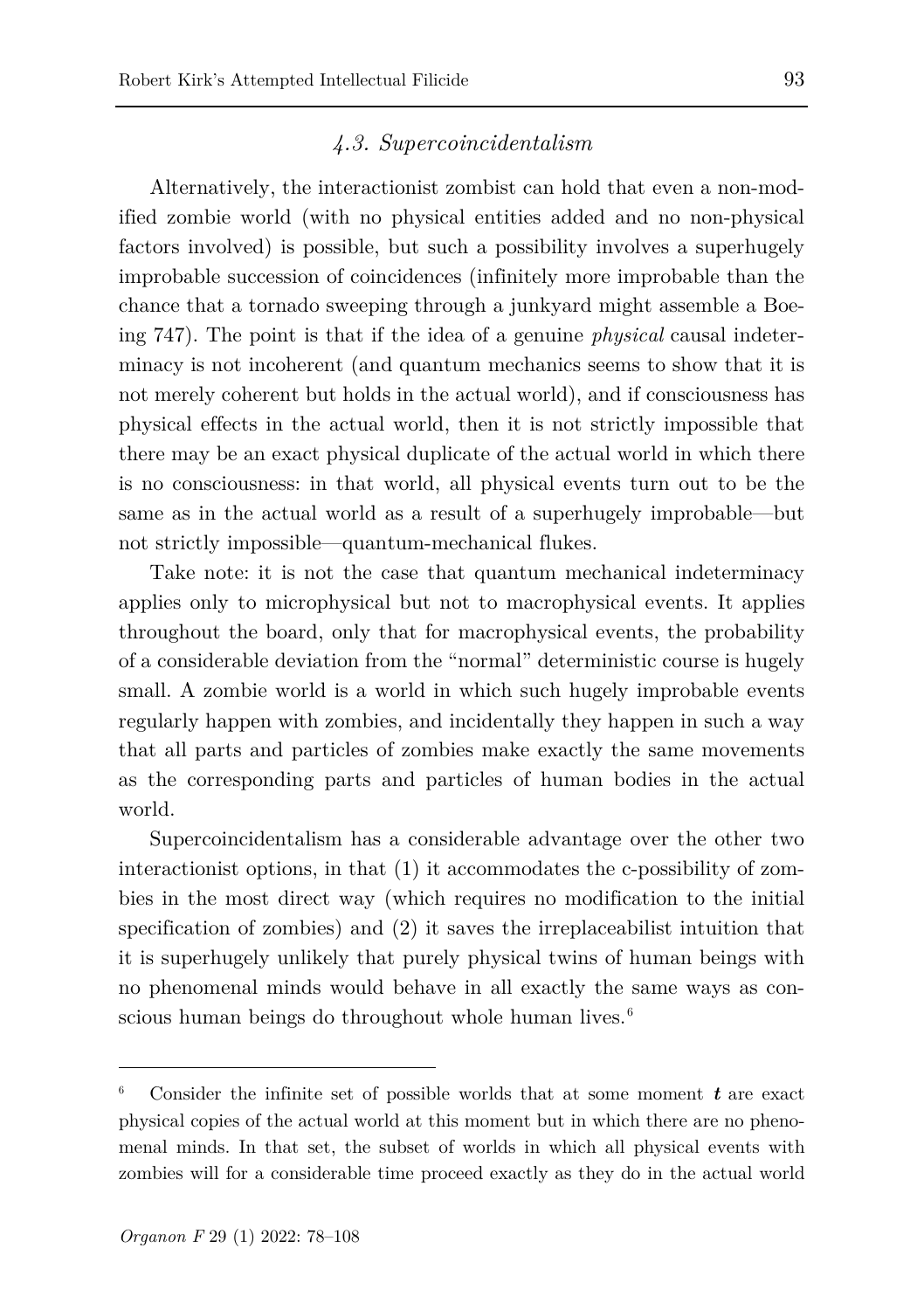Although the supercoincidentalist option is distinct from the replaceabilist one, the argument that follows fits both in the same way.

### **5. The transformation story, and where Kirk's argument fails**

Zombists hold that a zombie world *z* described by the conditions (A1)- (A3) is c-possible. Should a zombist agree with Kirk that adding to *z* the non-physical factor (from now on to be called "the consciousness factor") that is supposedly responsible for consciousness in our world, or its "phenomenal duplicate" (perhaps, bereaved of powers to produce physical effects), can conceivably transform that world into the world *z\** identical to the e-qualia story world?

Consider Kirk's description of z\*:

- (Z1) *z\** is partly physical, and its whole physical component is closed under causation: every physical effect in *z\** has a physical cause.
- (Z2) The human-like organisms in *z\** are related to a special kind of non-physical item *x*. *x* makes it the case that they are phenomenally conscious.
- (Z3) *x* is caused by physical processes but has no physical effects: it could be stripped off without disturbing the physical component of *z\**.
- $(Z4)$  The human-like inhabitants of  $z^*$  consist of nothing but functioning bodies and their related x. […]
- $(Z5)$  The human-like inhabitants of  $z^*$  are able to notice, attend to, think about, and compare the qualities of their experiences. (Kirk 2005, 51)

In the description, "*x*" stands for the consciousness factor.

For our discussion, there are two important questions about this description to be asked and answered:

l

with human beings makes up an infinitely small—going to zero—portion. The probability of hitting at random at such a world in such a set goes to zero. Nevertheless such zombie worlds are not strictly impossible.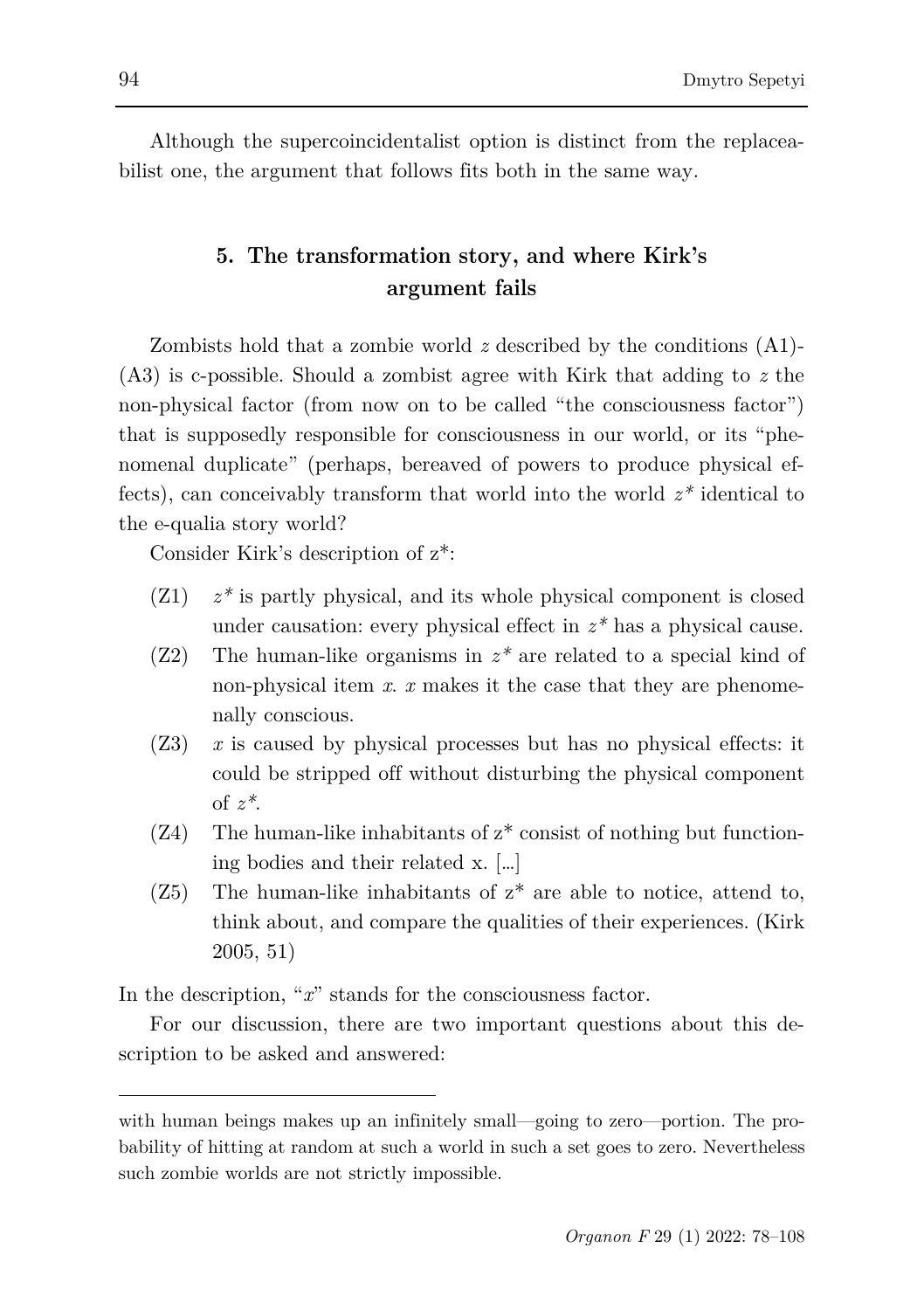- Why does Kirk think that a zombist is committed to the c-possibility of the transformation from *z* to *z\**?
- Is (Z1)-(Z5) really equivalent to the e-qualia story?

### *5.1. The epistemic intimacy argument and its failure*

Why does Kirk think that a zombist is committed to the c-possibility of the transformation from *z* to *z\**? In brief, his reasons are as follows.

If one admits that  $z$  is possible, then one cannot deny that  $z^+$  is possible, where  $z^+=z+$ the consciousness factor, where the consciousness factor is phenomenally just like human consciousness, has the same dependence on human brains, and *has no physical effects*. This ensures that in  $z^+$ ,  $(Z1)$ ,  $(Z2)$ , (Z3), (Z4) hold (Kirk 2005, 49-50).

Kirk argues that zombists should admit the c-possibility that (Z5) holds as well: because  $z^+$  is exactly like the actual world *physically*, and it has the consciousness factor *x* that is phenomenally exactly like "the non-physical item *y* which they think produces phenomenal consciousness in the actual world", and given that we have *epistemic intimacy* with our experiences, there is nothing to account why the hubes of  $z^+$  cannot c-possibly have such epistemic intimacy with their experiences (Kirk 2005, 50-51). I suggest that Kirk could strengthen his argument by pointing out that because  $z^+$  is physically identical with the actual world, its hubes would talk and write about their experiences just like we do, and this is impossible if they are unable to notice, attend to, think about their experiences. Let us designate this argument as *the epistemic intimacy argument*.

If *the epistemic intimacy argument* succeeds, then a zombіst should admit the c-possibility of *z\**.

It should be noted that Kirk's argument is made *on the assumption of cognitive physicalism*: it is stipulated that the consciousness factor in *z\** has no causal impact on the physical but is not stipulated that there are no causal connections *within* the consciousness factor. A bit later, I will argue that a zombist who is a cognitive physicalist (a non-Cartesian interactionist zombist) can plausibly decline the epistemic intimacy argument, and so Kirk's purported refutation of zombism fails. However, I will first explore how a Cartesian zombist (who is *not a cognitive physicalist*) can respond Kirk's argument.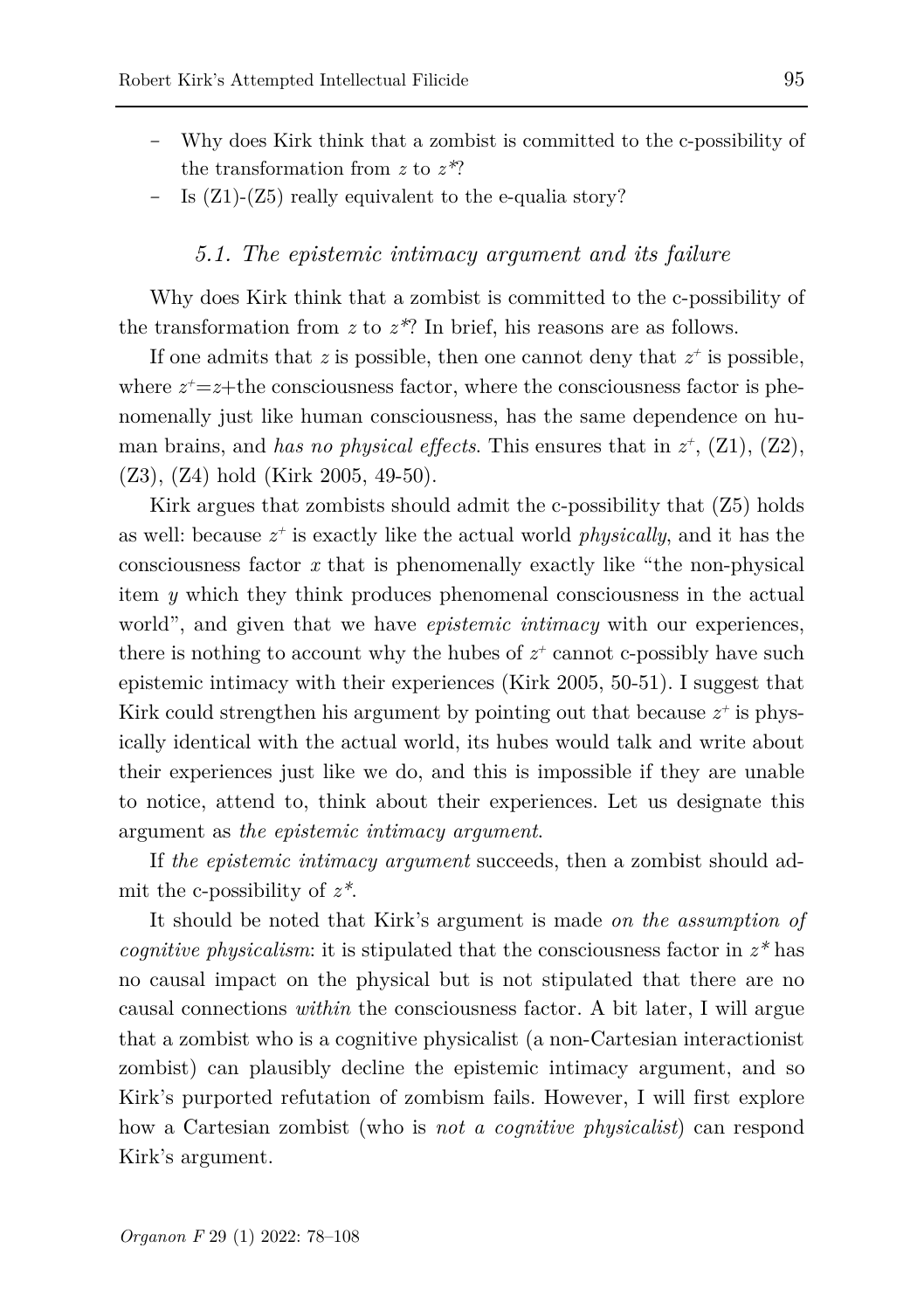A Cartesian zombist would not need to resist the epistemic intimacy argument, insofar as the latter stipulates that the consciousness factor *x* in *z+* has no *physical* effects and does not stipulate that there is no causation within *x* itself. Insofar as such intrinsic causation within the consciousness factor *x* is not ruled out, a Cartesian zombist would agree that a world *z\** that satisfies  $(Z1)-(Z5)$  is c-possible. You just add something like a Cartesian soul (having cognitive mental states as well as experiences) to *z* and deprive it of all powers to produce physical effects. The resulting world would satisfy  $(Z1)-(Z5)$ ; however, there is no incoherence involved. This is possible because  $(Z1)-(Z5)$ , although very much like the e-qualia story, is not exactly the same. (Z3) is not quite the same as (E3), and (Z4) is not quite the same as (E4). However, the dialectics of the argument will come to the point where a Cartesian zombist can be confronted with *the modified epistemic intimacy argument* (and the modified clause  $(Z3<sup>m</sup>)$ ) that involves the stipulation that nothing in the consciousness factor *x* has *any* effects, *physical or nonphysical*. (Note that (Z3m) indeed would be equivalent to (E3\*), INERTNESS\* in the e-qualia story.)

So, a zombist who admits the incoherence of the e-qualia story should find something wrong with the *epistemic intimacy argument*, either initial or modified or both.

Happily for a zombist, there is a simple explanation as to what is wrong with these intimacy arguments. It is as follows.

Although there are no behavioral (and generally physical) and no phenomenal differences between *z+* and the actual world, there still can be *some*  differences that make it the case that  $(Z5)$  cannot hold in  $z^*$ . What other differences can there be, given that both the actual world and  $z^+$  contain nothing but physical entities and consciousness? The answer is that there is an important *difference in causal relations*: presumably, there is causation from experiences to cognitive mental states in the actual world; on the other hand, Kirk's argument hangs on the stipulation that there is no such causation in *z\**. A zombist can hold that such an absence is inconsistent with  $(Z5)$ —at least, if the e-qualia story is indeed incoherent.

Recollect that the e-qualia story was found incoherent exactly because arguably, in the absence of causal connection from experiences to cognitive mental states, there can be no cognitive mental states *about experiences*: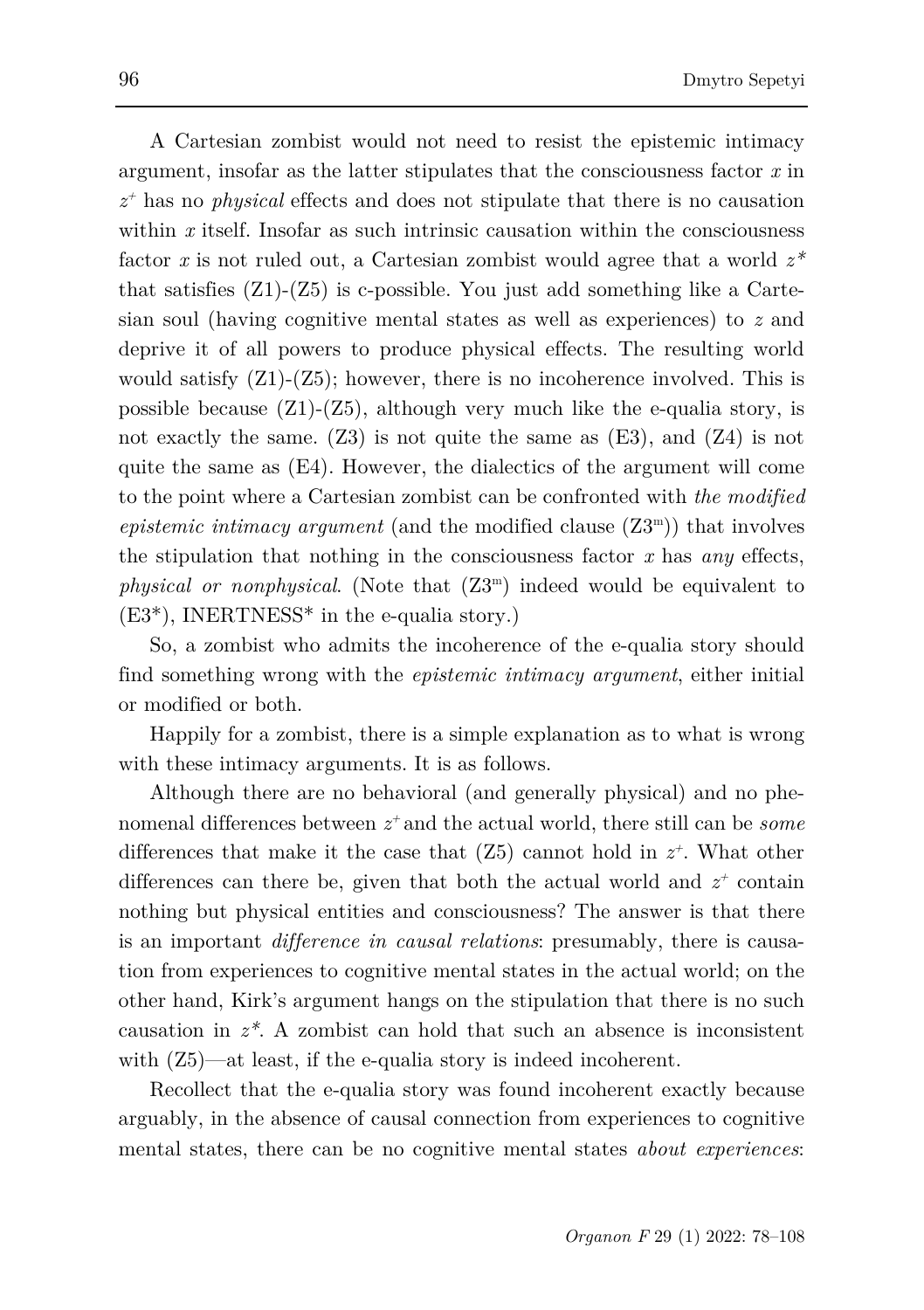the very absence of such causal relations rules out the existence of cognitive mental states *with such aboutness*. Surprisingly, Kirk fails to see that this applies to the c-possible result of adding the consciousness factor *x* to the zombie world *z*: if there is no causation from experiences to cognitive mental states, then (Z5) does not hold.

One can wonder: how can that be if  $z^+$  is exactly like the actual world both physically (in particular, in behavior of its hubes) and phenomenally? The answer is that although there will be something it  $z^+$  that is physically and/or phenomenally exactly like cognitive mental states about experiences in the actual world, that something *would not qualify as* cognitive mental states *about experiences*, because—at least, in cases when the referent is a particular really existent object—*the appropriate causal relationship is constitutive of aboutness* (at least, partially).

Again, that is exactly why in the e-qualia story  $(E3^*)$ , INERTNESS<sup>\*</sup> seems to conflict with (E5), EPISTEMIC CONTACT. At least, in Kirk's argument for the incoherence of the e-qualia story, there is nothing to show that  $(E3^*)$ , INERTNESS<sup>\*</sup> is inconsistent with there being physical states (including all behavioral movements) that are *physically exactly like* what a cognitive physicalist can take for cognitive mental states about experiences, or with there being some e-qualia that are *phenomenally exactly like* what a cognitive non-physicalist would take for occurrent cognitive mental states about experiences.

In fact, it is not too difficult to see how there can be two mental states that *are phenomenally identical but differ in their aboutness*: one is about a particular really existing thing, whereas the other is not. Take, for example, seeing a table and hallucinating a table. They can (c-possibly) be phenomenally the same, but the former is about a particular really existing table, whereas the latter is not. And this would be the case even if there really is a table in place where the hallucination suggests but that table has nothing causally to do with the hallucination. The same applies to cognitive states about particular real experiences and their c-possible phenomenal twins which *fail to be about particular real experiences*. Think of the fantastic Swampman-style scenario in which my physical duplicate gets assembled out of atoms. Suppose that I had a toothache yesterday, and I can well recollect that experience. Surely Kirk, as a materialist, should admit that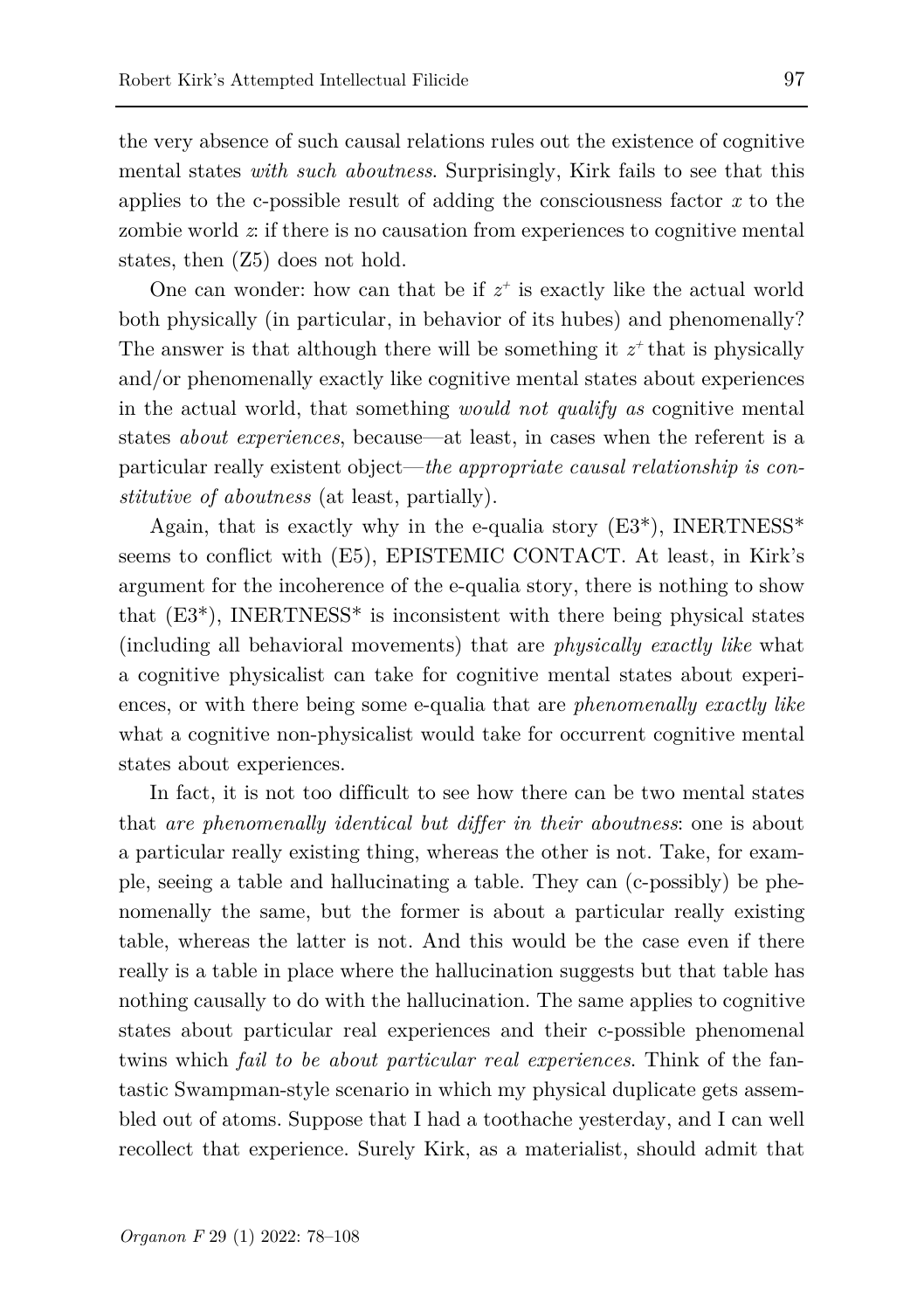because we (and our brains) are physically exactly the same, my duplicate can "recollect" having a toothache yesterday, and this his "recollection" can be physically and phenomenally exactly like my recollection. However, my recollection is genuinely about a particular real experience I had yesterday, whereas—as Kirk himself argued—my duplicate's "recollection" cannot be genuinely about that (or any other real) experience, because there is no causal link from the experience to his "recollection". And although my duplicate can behave (move) exactly like I do when I talk or write about my past experiences, making just the same noises and leaving just the same marks on paper, this his behavior will not be talk and writing about his past experiences.

This crucial point made, in the rest of this section, I propose a detailed account of how the defense of a Cartesian zombist would proceed *before it arrives at the point of collision with the modified epistemic intimacy argument* (subsections 5.2-5.3), and an account of how a non-Cartesian interactionist should coherently envision the  $z \rightarrow z^+$  transformation scenarios, none of which happen to result in  $z^*$  that satisfies  $(Z1)-(Z5)$  (subsection 5.4).

However, one of Kirk's latter expositions of his argument, (Kirk 2008), gives this discussion a new turn, to be discussed in section 6.

### *5.2. Broadening the e-qualia story*

One objection that a zombist can make to Kirk's argument is that (Z4) and (E4), HUBES' COMPOSITION, are not equivalent. Compare

(Z4) Hubes of *z\** consist of nothing but functioning bodies and their related consciousness factor *x*.

and

(E4) Hubes consist of nothing but functioning bodies and their related e-qualia.

A zombist is not committed to the view that the consciousness factor *x* is nothing but e-qualia—nor even to the c-possibility of such a consciousness factor. On Kirk's definition, e-qualia are non-physical properties; however, the description of  $z^*$  leaves it open that the conscious factor  $x$  may be more than that. Some zombists would prefer the substance dualism view that a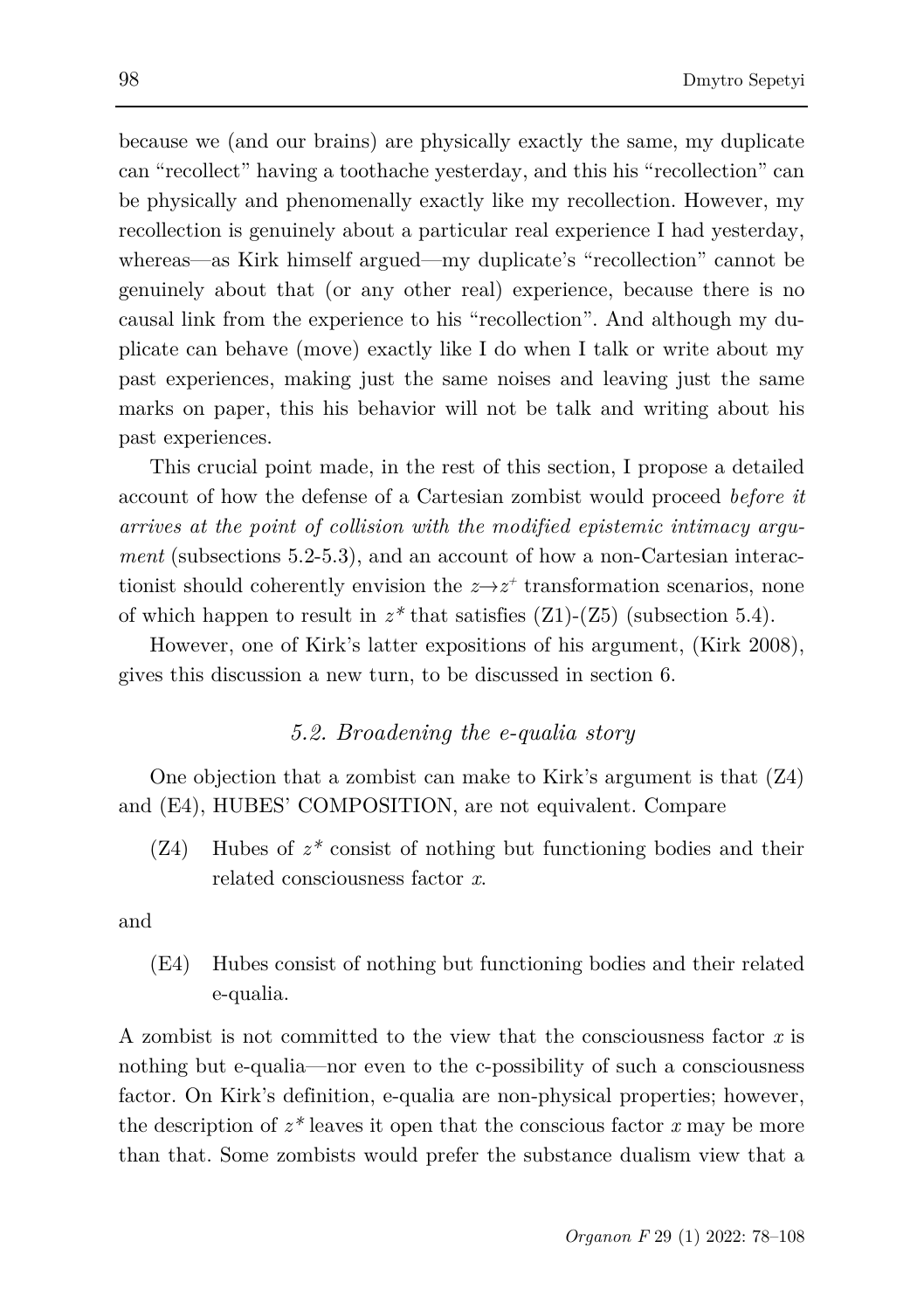human beings consist of nothing but a functioning body and a *non-physical mental subject* that is a bearer of phenomenal mental states, or qualia. And they can hold that *it is not even conceivable for there to be e-qualia without nonphysical mental subjects that underlie them*. So, even if Kirk's claim that the c-possibility of a zombie entails the coherence of the description of  $z^*$  is right, this is not enough to refute zombism, because the description of *z\** is not equivalent to the e-qualia story, at least insofar as  $(E4)$  and  $(Z4)$  are concerned.

However, Kirk anticipated this objection and dealt with it by claiming that the difference is not significant because "even if *x* were kind of unitary substrate rather than the collection of properties, it would have to underlie, realize, or otherwise provide for a plurality of properties", including phenomenal qualities, and "so far as the e-qualia story is concerned, therefore, those qualities might just as well be called 'e-qualia'" (Kirk 2005, 51-52).

The point of this reply is that the e-qualia story would still remain incoherent, if we supplement its ontology (which initially included only physical entities and e-qualia) with non-physical unitary substrates that (do nothing but) underlie e-qualia. Only in that case, the difference between (Z4) and (E4) is insignificant. (Surely, if adding such unitary substrates to the e-qualia story would make it coherent, then the difference would be very significant!)

If so, Kirk's reply amounts to the correction in the initial e-qualia story that can be made explicit by replacing (E4) with

(E4\*) Hubes consist of nothing but functioning bodies and their related e-qualia, *or non-physical substances that are bearers of their related e-qualia*.

Given that e-qualia and a non-physical mental subject are the only candidates for the role of the consciousness factor *x*, with this modification to the e-qualia story (further on taken for granted), we have the required equivalence between (Z4) and (E4\*). However, this does not save Kirk's argument.

#### *5.3. Intra-mental causation and the defense of Cartesian zombism*

There is a more important difference between  $(Z1)-(Z5)$  and the e-qualia story—the non-equivalence of (Z3) and (E3\*), INERTNESS\*. Compare: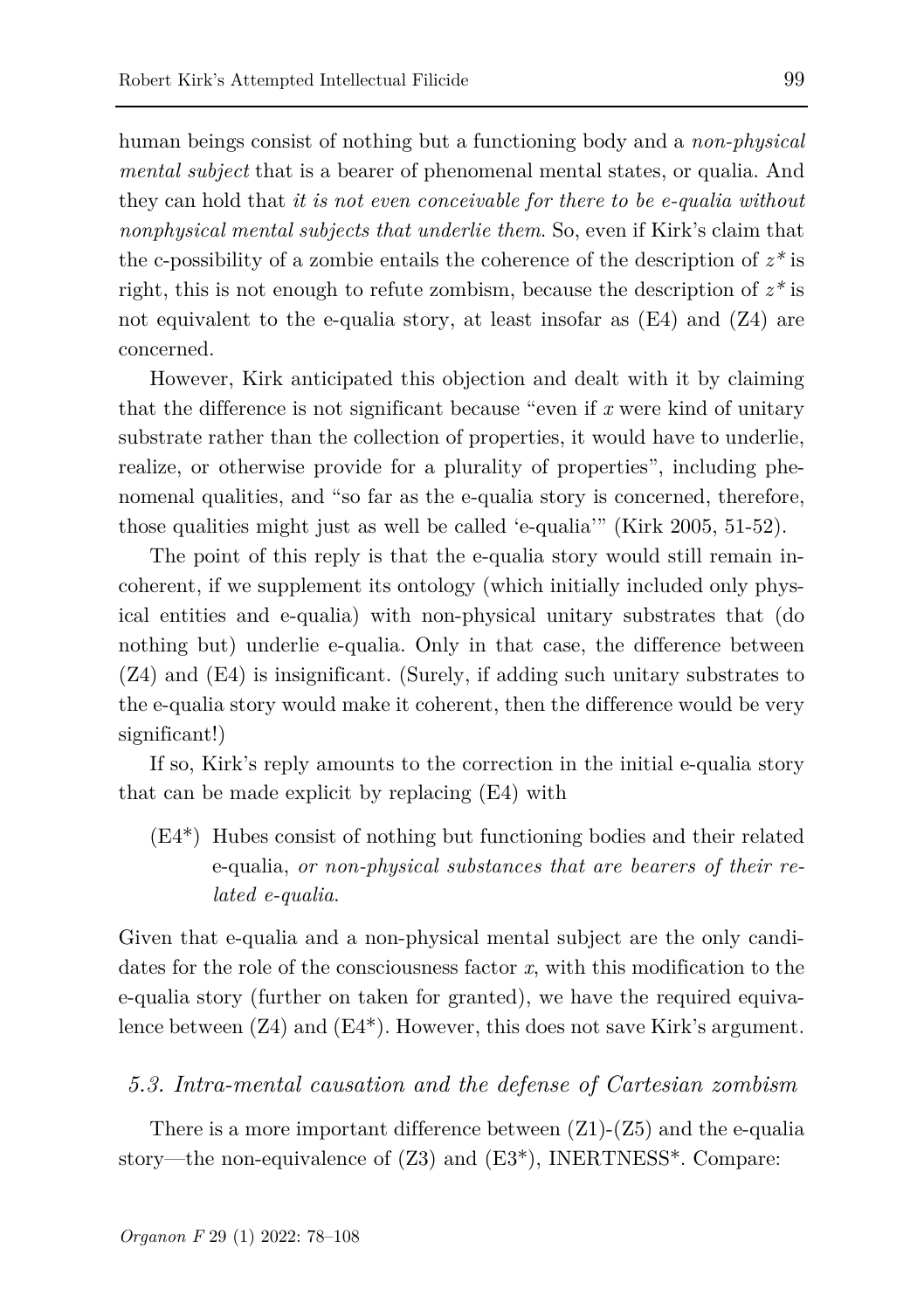(Z3) *x* is caused by physical processes but has no physical effects: it could be stripped off without disturbing the physical component of *z\** (Kirk 2005, 51),

where *x* stands for the consciousness factor, and

(E3\*) All e-qualia are directly caused by physical processes alone but have no physical effects: they could be stripped off without disturbing the physical world.

(Z3) is *not equivalent* to (E3\*) in an important respect. To see this, we should recollect that the e-qualia story was found incoherent because  $(E3^*)$ , INERTNESS\* conflicts with (E5), EPISTEMIC CONTACT, and they were found inconsistent because INERTNESS\* forbids non-physical mental events (such as pains or red-color qualia) to cause or take part in the causation of any cognitive mental states (such as conscious attention, thinking, etc.). However, a Cartesian zombist would find nothing in (Z3) to this effect. Nothing in the formulation of (Z3) forbids causation *within* the consciousness factor *x*. It is relevant to this point that the consciousness factor does not need to be a simple property (e-qualia). A zombist can hold (in line with a variety of property dualism) that the consciousness factor is a *set of causally connected non-physical mental states* (conscious experiences causing conscious awareness, attention, thought, etc.). Or she can hold that the consciousness factor is an entity-substance with rich internal differentiation, temporal development, and internal causal relationship between its states—it may be a full-blown mental subject, or self, or the Cartesian soul. If so, there is no incoherence between  $(Z3)$  and  $(Z5)$  analogous to the incoherence between  $(E3^*)$  and  $(E5)$ . So, the  $z^*$  story is not equivalent to the e-qualia story in a crucial way that makes Kirk's argument invalid.

Kirk was not ignorant of this kind of objection. He considered essentially the same objection (although formulated in different terms) and replied as follows:

The question is not whether some metaphysical story or other could be told by which non-physical items were capable of cognitive processing. It is whether the conceivability of zombies entails the conceivability of the e-qualia story. Hence all I have to do is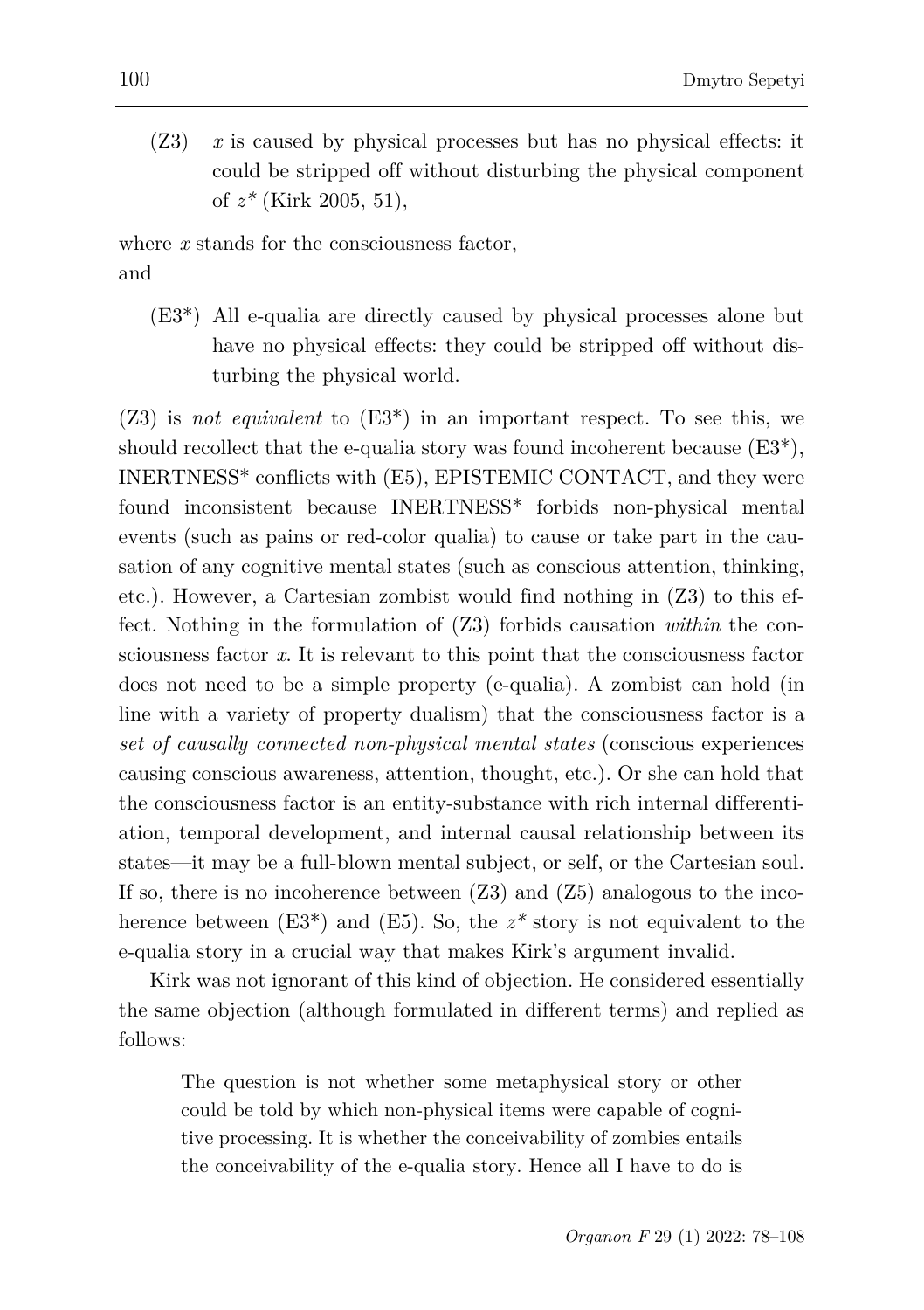to show that if zombies are conceivable, then so is a version of (Z1)-(Z5) according to which *x* is inert. And this is a consequence of the fact that causation is a contingent matter. (Kirk 2005, 52)

Now, a zombist can object that this reply misses the mark. Kirk *did not show* that if zombies are c-possible, then so is the world *z\*\** describable by (Z1)-(Z5) *plus the additional condition* that the consciousness factor is inert in the strong sense required for his purpose—that besides having no external, physical effects, it also has no internal causal links between its own states, such as experiences and thinking about experiences.

Kirk did not foresee and answer this objection; however, at this point he could appeal to the epistemic intimacy argument appropriately modified (adapted to the context of cognitive non-physicalism). However, a Cartesian zombist can decline this argument in the way explained in the subsection 5.1. So Kirk fails to prove that Cartesian zombism is incoherent.

# *5.4. Causal overdetermination and the defense of non-Cartesian interactionist zombism*

On the other hand, a non-Cartesian interactionist zombist (one who accepts cognitive physicalism) would consider two possibilities of envisaging the transformation from the zombie world *z* to the world *z\**:

- either we add to *z* the same consciousness factor as that of the actual world, including its causal powers;
- or we add to *z* such a consciousness factor that is exactly like that of the actual world insofar as the production and phenomenology of its non-physical states (e-qualia) is concerned but is bereft of its causal powers to produce physical effects.

*1) The case with the same consciousness factor, including its causal powers.* In the first case, a zombist can point out that the resulting world cannot c-possibly fit (Z3), which says that the consciousness factor has no physical effects. The trouble with (Z3) is as follows.

In z\*, physical factors alone have all the causal powers required to produce all the effects which the consciousness factor produces in the actual world. And in z\*, the consciousness factor alone has all the causal powers required to produce all the effects it produces in the actual world. However,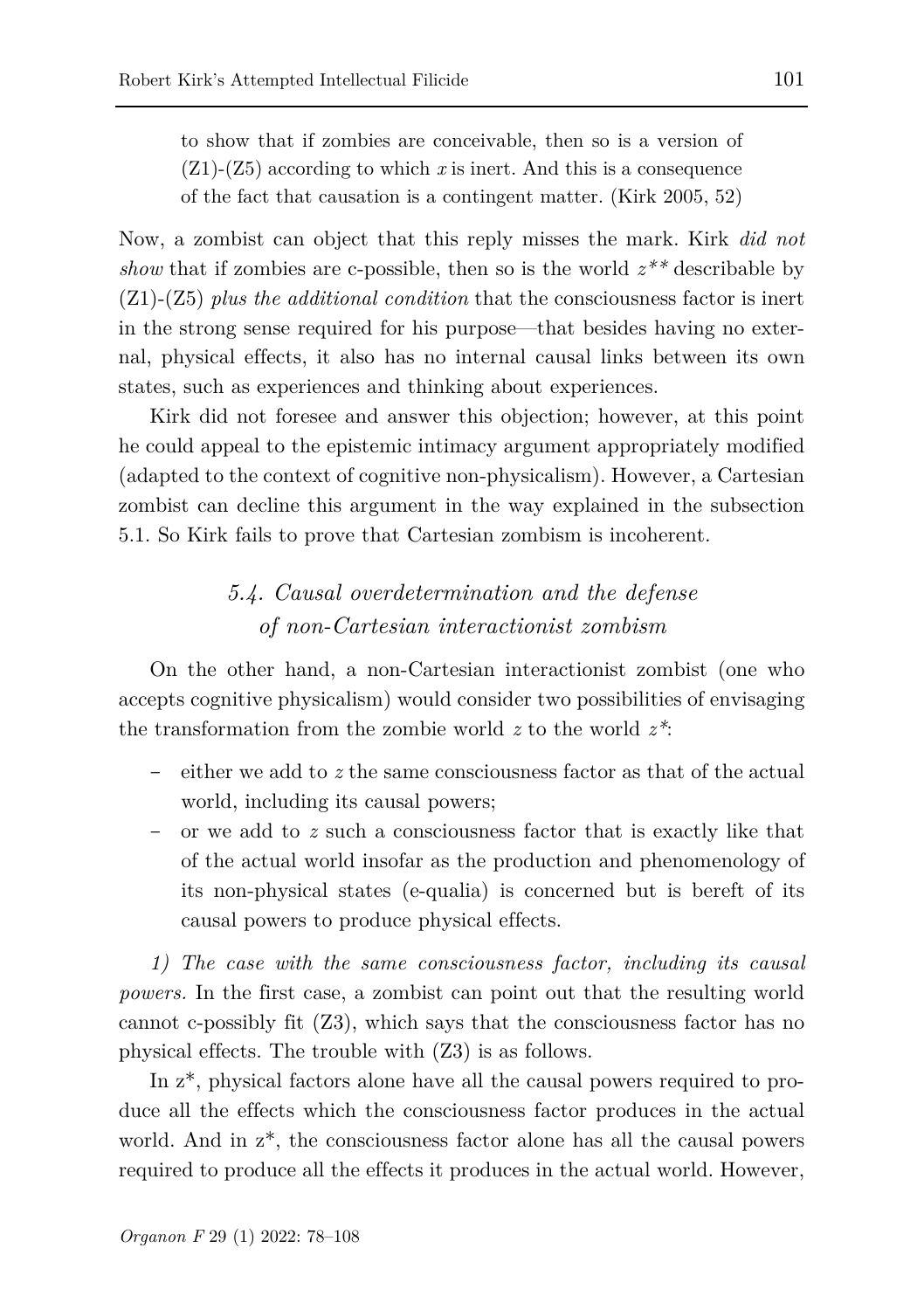in z\*, causal powers of the physical are not alone, and causal powers of the consciousness factor are not alone; they are put together. It seems that this should result in different (additive) effects, as compared with those that would result if only one of them acted. (1+1 equals 2 rather than 1.) However, if the effects are different, then the consciousness factor is causally efficient, and  $(Z3)$  does not hold for  $z^*$ .

However, Kirk could insist that it is conceivable (c-possible) that in  $z^*$ , causal powers of the consciousness factor make no physical difference: the causal powers of the physical and the causal powers of the consciousness factor together produce exactly the same effect that each of them would produce alone. (In  $z^*$ , causal 1 of the physical + causal 1 of consciousness equals causal 1, not causal 2.) A zombist can concede this, but point out that this would clearly be a case of causal overdetermination. If so, we still do not have (Z3); instead, we have, as the best c-possible approximation to (Z3)

 $(Z3^*)$  x is caused by physical processes but has no non-overdetermined physical effects: it could be stripped off without disturbing the physical component of z\*.

So, the envisaged world  $z^*$  is not a world in which the consciousness factor has no physical effects but a world in which its physical effects are systematically overdetermined by physical factors. In this situation of overdetermined causation, the consciousness factor makes no physical difference; however, overdetermined causal links from the consciousness factor to physical states of the brain are still causal links, and there being such causal links may be a sufficient ground for some such brain states (or their functional aspect) to count as noticing, attending to, thinking about experiences, etc.[7](#page-24-0)

*2) The case with the consciousness factor's causal powers subtracted.* In the second case, a zombist can point out that the resulting world does not

l

<span id="page-24-0"></span><sup>7</sup> A reminder may be appropriate that the interactionist at issue does not hold that there is such overdetermination in the actual world; he just holds that a world with such overdetermination is c-possible, and that in such a possible world, overdetermined causation from experiences to some physical brain states should count as sufficient for there to be *epistemic contact* from experiences to cognitive states.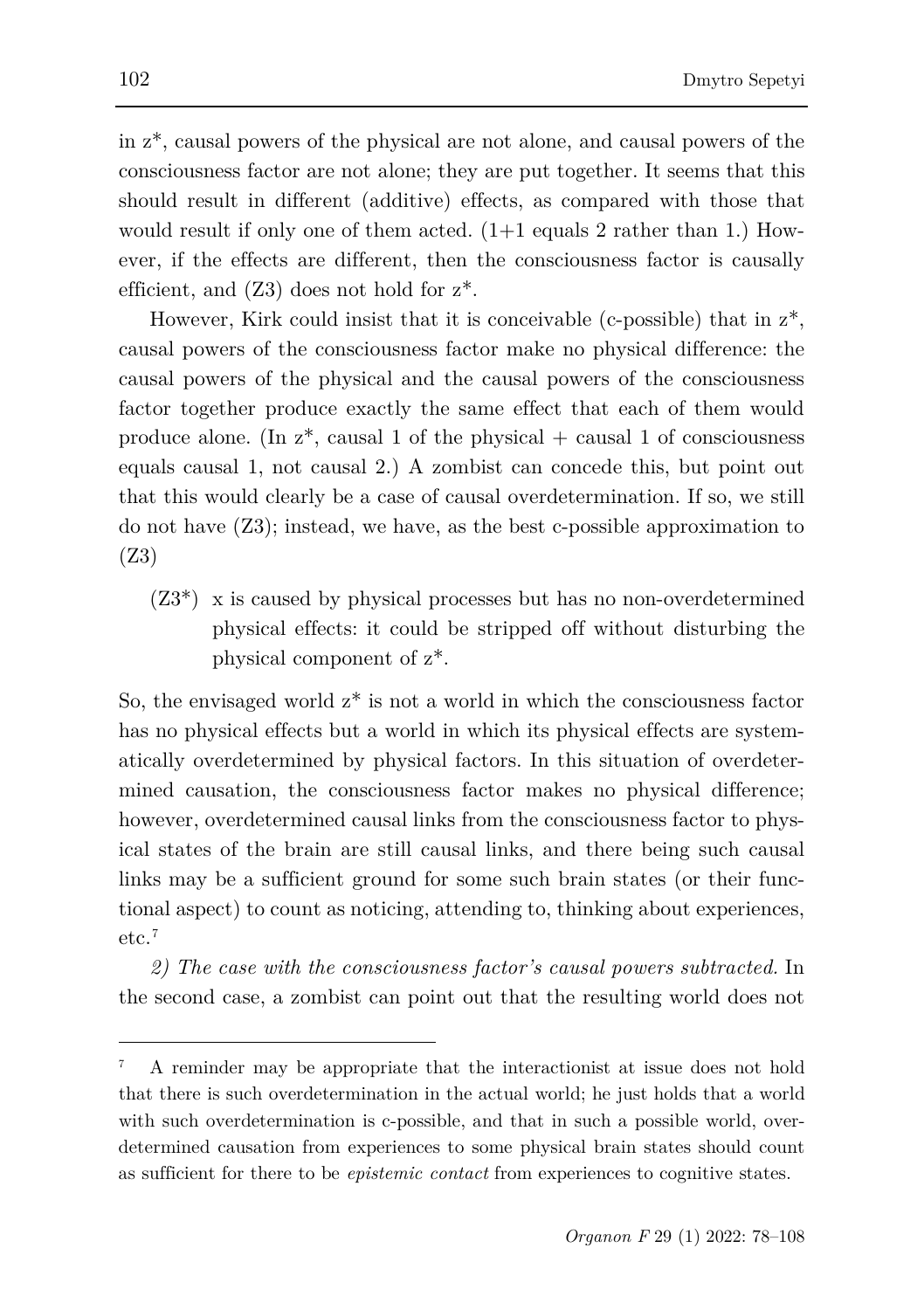fit (Z5), which says that the hubes "are able to notice, attend to, think about, and compare the qualities of their experiences". In the resulting world, there would be quasi-cognitive states that are physically (and so functionally) exactly like noticing, attending to, thinking about experiences, etc. in the actual world; however, they should not count as genuine noticing, attending to, thinking about experiences, etc., exactly because they do not stand in the appropriate causal relationship to experiences. (That is the case because the epistemic intimacy argument is mistaken, as was shown in the subsection 5.1.)

The remaining description  $(Z1)-(Z4)$ , without  $(Z5)$ , is crucially nonequivalent to the e-qualia story, because in the latter, the contradiction arises between (E1)-(E4\*) on one side and (E5), EPISTEMIC CONTACT on the other. So the description of the world  $(Z1)-(Z4)$ , unlike the (incoherent) e-qualia story, is perfectly coherent. And so Kirk fails to prove that non-Cartesian interactionist zombism is incoherent.

# **6. Kirk's later expositions of his argument. The necessity of epistemic contact with experiences: why Kirk would better not appeal to it**

In his later paper, "The inconceivability of zombies" (2008), and again in the chapter 7 of his book *Robots, Zombies and Us* (2017), Kirk rehashes his argument in a bit different and less detailed way, with the same unquestioned implicit assumption of cognitive physicalism.

There are several differences to be pointed out.

1) Both (Kirk 2008) and (Kirk 2017) omit the epistemic intimacy argument altogether. They just take it for granted that adding to z an inert consciousness factor leaves the hubes of z\* in epistemic contact with their experiences.

2) Nevertheless, (Kirk 2008) considers the possible objection on the side of an interactionist zombist that if the inert consciousness factor "continued to make our successors conscious, its lack of causal efficacy would prevent it from continuing to sustain epistemic contact" (Kirk 2008, p. 86), and makes a new argument against it.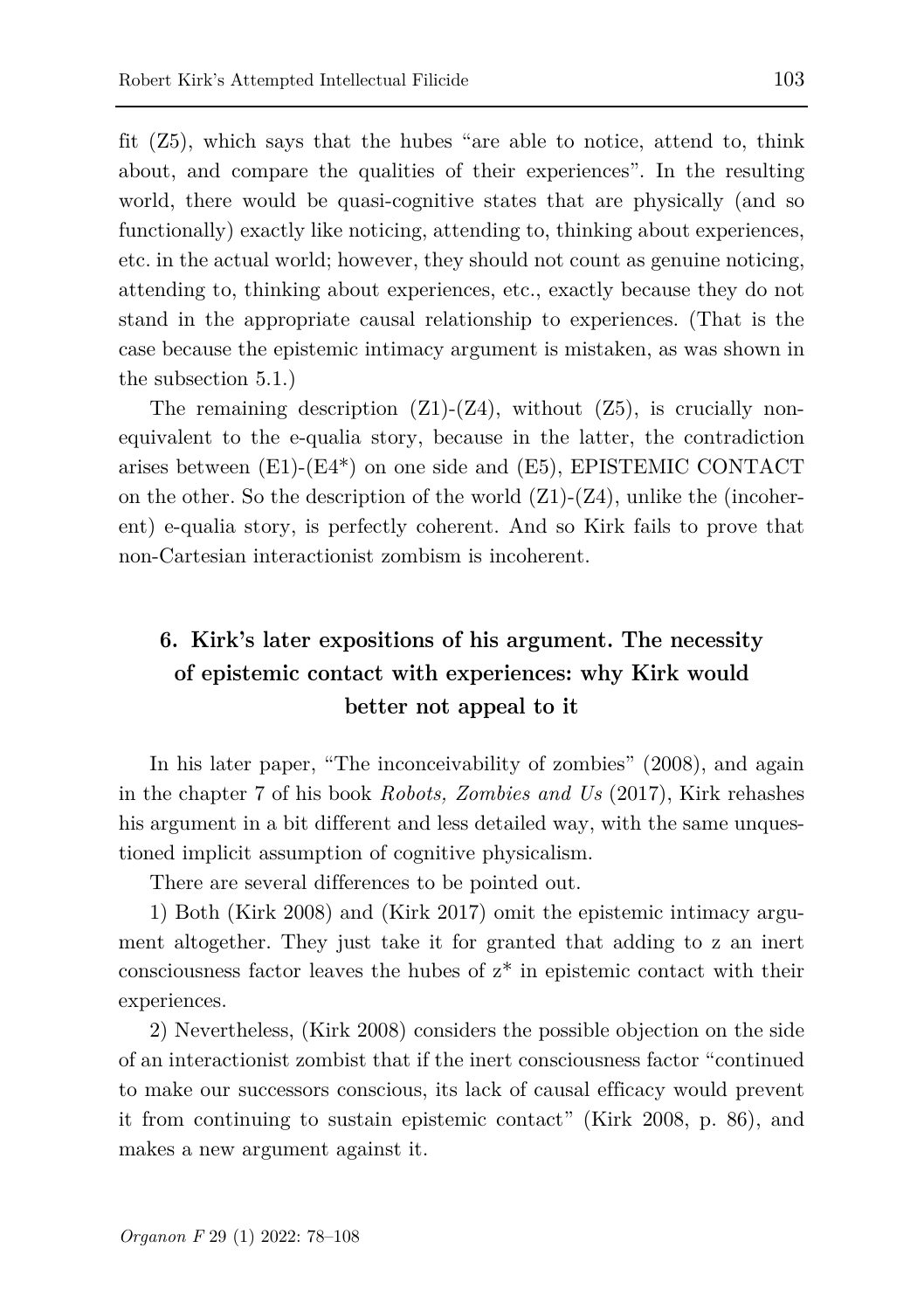3) In (Kirk 2017), the former e-qualia story goes under the name "epiphenomenalism".

Of these, only the second point can be taken as strengthening Kirk's position, so let us discuss it.

Kirk begins with the remark that he "find[s] it hard to make sense of that suggestion" (Kirk 2008, p. 86); then he quotes David Chalmers' statement that there is "not even a conceptual possibility" that a subject should have an experience "without any epistemic contact with it" (Chalmers 1996, p. 197), states his approval ("surely he is right about that") and adds some more comments to support the claim that "being in epistemic contact with one's conscious experiences is part of what it is to have them" (Kirk 2008, 87). [8](#page-26-0)

So far so good. However, we need to explore the consequences of the supposed necessity of epistemic contact for Kirk's argument from its very start. Now I am going to argue that it blocks Kirk's argument *with respect to those cognitive mental states that stand in that necessary relation with experiences* already on its first stage (the argument for the incoherence of the e-qualia story).

Suppose that indeed it is conceptually impossible for there to be an experience and no cognitive state having that experience as its object. For simplicity sake, suppose that it is conceptually impossible for there to be an experience and no awareness of that experience. In that case, the relation between the experience and the awareness of this experience *is not that of causation* (causal links are contingent; they can always c-possibly be severed) but some special, *sui generis*, relation. Let us dub this relation as "superintegration". If so, there is no causation from the experience to its awareness but there is the awareness of the experience. Kirk's argument for the incoherence of the e-qualia story fails because it just does not take into account that there can be superintegration rather that causation between a non-physical experience and the awareness of that experience. In this case,

l

<span id="page-26-0"></span><sup>8</sup> This argument is mentioned already in (Kirk 2005, 50); however, there Kirk is more cautious about it and does not make it part of his argument: "although Chalmers's assumption is plausible, it is not needed for this argument" (Kirk 2005, 50). Instead, Kirk relies on the epistemic intimacy argument. In (Kirk 2008) things are reversed: Kirk omits the epistemic intimacy argument and relies on the argument from the necessity of epistemic contact with experiences.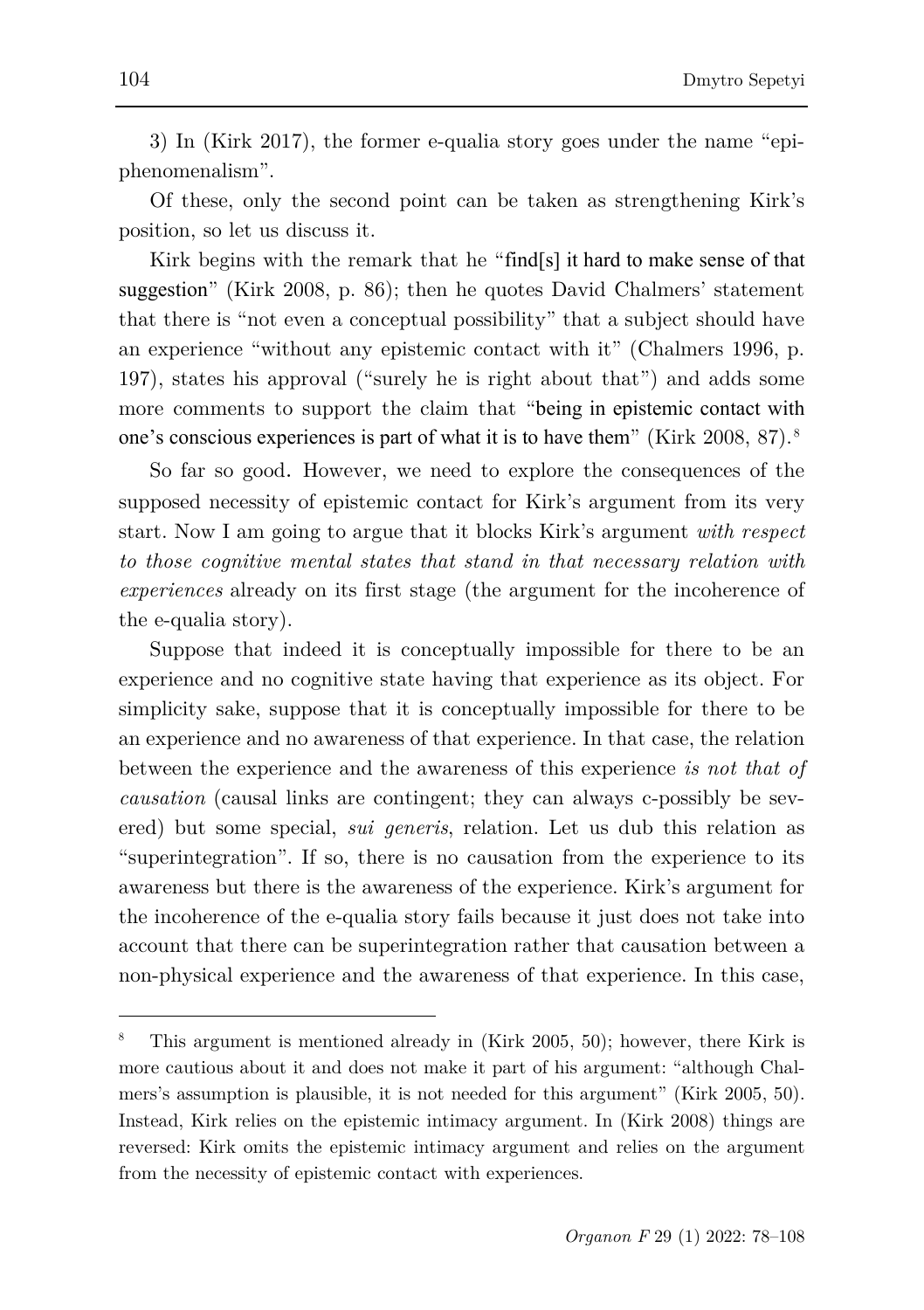an experience and the awareness of it are, in a sense, not two really distinct causally connected states, but two inseparable aspects of the same state (so that their separation is not even conceptually possible). Perhaps it is something like sides and angles of a polygon: although sides are not angles, it is even conceptually impossible for there to be the former without the latter, and it would make no sense to say that sides cause angles or *vice versa*.

Two things should be noted about this refutation of Kirk's argument for the incoherence of the e-qualia story.

First, it is available only for a zombist who admits that those cognitive mental states that are superintegrated with experiences are non-physical. That is, a zombist should be, in our terms, "Cartesian" *at least with respect to some cognitive mental states* (such as my present awareness of my present pain).

As for a *thoroughly* non-Cartesian zombist—that is, one who holds that all cognitive mental states (including such as my present awareness of my present pain) are physical—such a zombism is clearly incompatible with superintegration: if experiences are non-physical but my awareness of my experiences is physical, then the former and the latter are distinct and cannot be superintegrated. This can be used as an argument against the view that combines dualism with thorough cognitive physicalism. However, note that this argument is entirely independent from Kirk's anti-zombist argument; if it undermines the mentioned variety of dualism, it makes it on its own, and Kirk's anti-zombist argument does no job here. (Note that this outcome is just what Howard Robinson says in the remark quoted in subsection 3.1.)

On the other hand, as far as other varieties of dualism (wholly or partially "Cartesian"—those that admit that *at least some* of our cognitive mental states are non-physical) are concerned, the acceptance of the claim about superintegration invalidates Kirk's argument for the incoherence of the e-qualia story: if it is not causal link but superintegration that makes us aware of our experiences, and if this awareness is indeed not a distinct mental state but an aspect of experiences that cannot be c-possibly severed from them, then there is no contradiction between  $(E3^*)$  that says that experiences (e-qualia) are causally inert and (E5) that says that there is an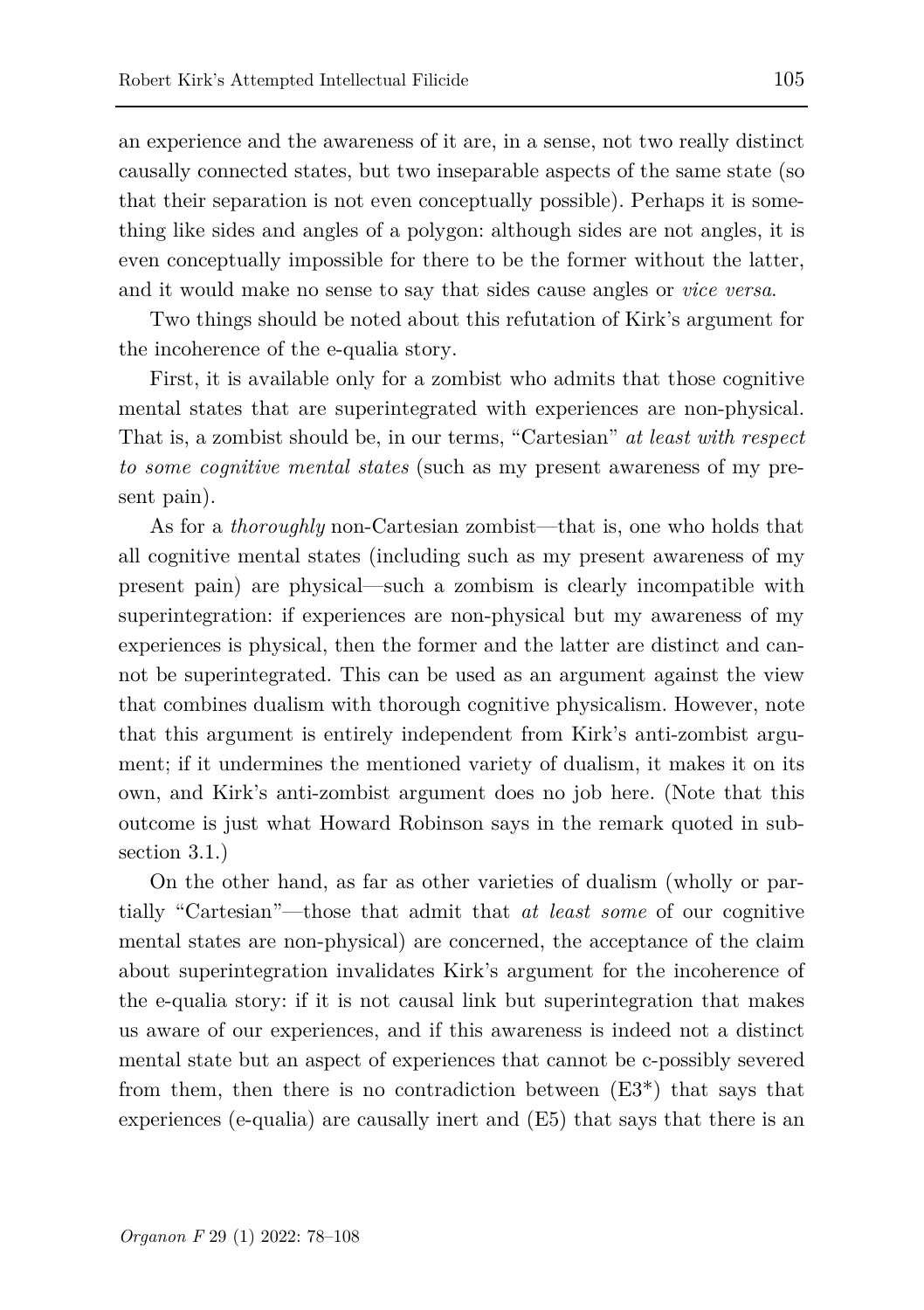epistemic contact with experiences—the epistemic contact is inbuilt in experiences themselves. [9](#page-28-0)

The result is that far from saving Kirk's argument, the acceptance of the claim about superintegration blocks it at the first stage; at the same time, it undermines the view that combines dualism with thorough cognitive physicalism.

Second, the claim about superintegration is plausible only for the cases when an experience and a cognitive state directed at that experience are simultaneous. It may well be the case with my present-moment awareness of my present-moment experience. But it cannot be the case with my present-moment awareness (or thinking) of my a-day-ago or even a-few-moments-ago experience. If there is some temporal distance between an experience and a cognitive state having that experience as its object, there should necessarily be a causal link. If so, Kirk's argument can be run beyond its first stage (concerned with the coherence of the e-qualia story) only for those cognitive mental sates about experiences that are not superintegrated with the experiences they are about (such as my thinking about my past) experiences). However, a zombist can successfully decline this argument as was explained in section 5.

The general outcome of this discussion is that there are two varieties of zombism that remain unscathed by Kirk's anti-zombist argument as well as by the claim about superintegration:

- a Cartesian dualism that holds that cognitive mental states are nonphysical;
- a partially Cartesian interactionist dualism that holds that such states as my present awareness of my present experiences are non-

l

<span id="page-28-0"></span><sup>9</sup> At this point, the objection can be tried that the e-qualia story assumes cognitive physicalism, and of course, a Cartesian dualist should admit that *on that assumption*, the e-qualia story is incoherent. However, such an objection would be entirely beside the point. Of course, if we supplement the e-qualia story with the clause

<sup>(</sup>E6) All such states as being aware of experiences are physical,

then a dualist who accepts the claim about superintegration should agree that the e-qualia story $+(E6)$  is incoherent. However, now to make his case, Kirk would be required to show that such a Cartesian dualist should admit the c-possibility of the world  $z^* + (E6)$ . I have no idea how he could do it.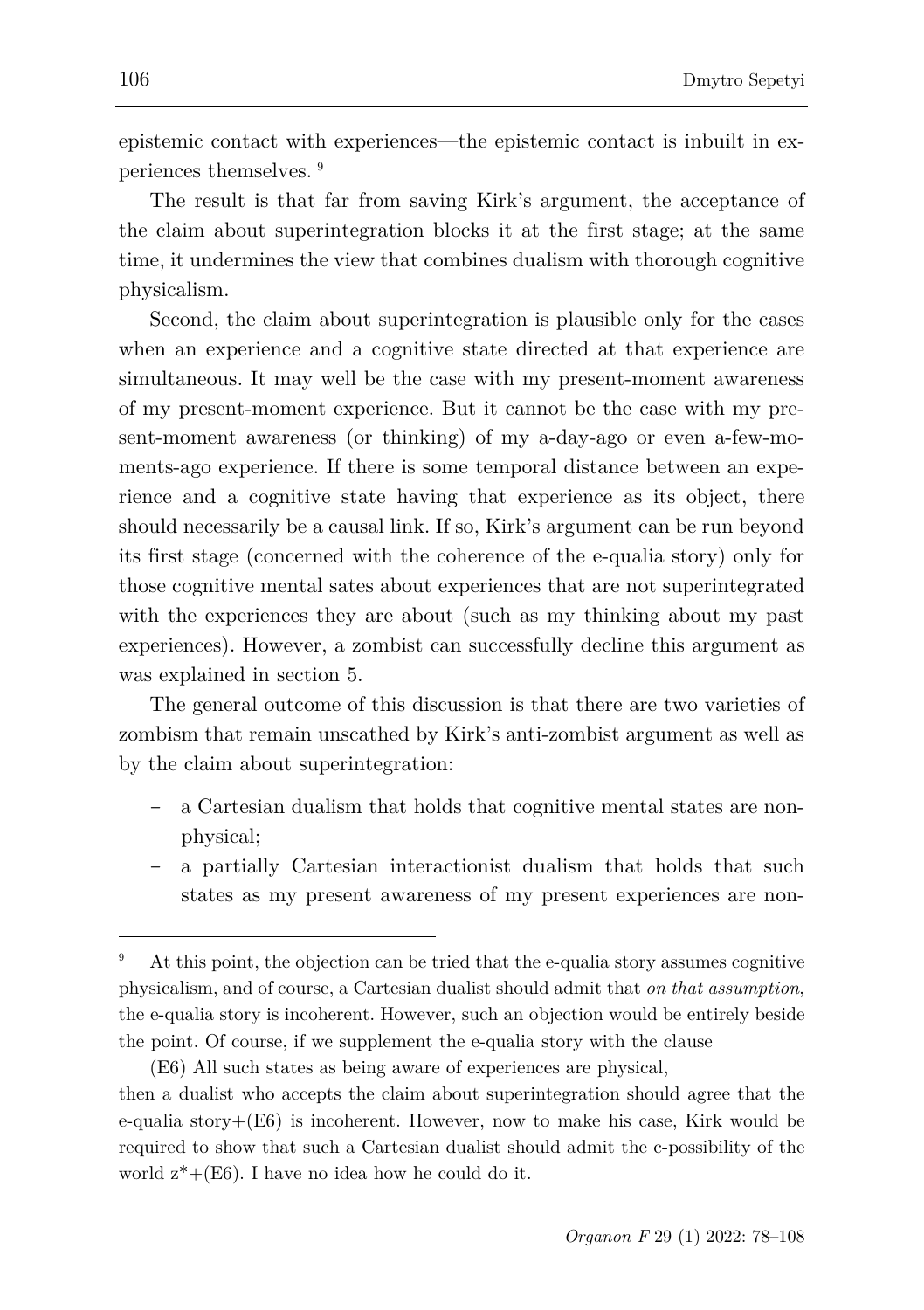physical, even if other cognitive mental states (such as my thinking about my past experiences or about non-experiential objects) are physical.

And the second part of Kirk's anti-zombist argument (having to do with the  $z \rightarrow z^*$  transformation) achieves nothing at all.

#### **References**

- Bailey, Andrew. 2009. "Zombies and Epiphenomenalism." *Dialogue* 48: 129–14. <https://doi.org/10.1017/S0012217309090076>
- Chalmers, David. 1996. *The Conscious Mind.* New York: Oxford University Press.
- Chalmers, David. 1997. "Moving Forward on the Problem of Consciousness." *Journal of Consciousness Studies* 4 (1): 3–46.
- Chalmers, David. 1999. "Materialism and the Metaphysics of Modality." *Philosophy and Phenomenological research* 59 (2): 473–96. <https://doi.org/10.2307/2653685>
- Chalmers, David. 2002. "Does Conceivability Entail Possibility?" In *Conceivability and Possibility*, edited by T. Gendler and J. Hawthorne, 145–200. New York: Oxford University Press.
- Chalmers, David. 2004. "Imagination, indexicality, and intensions." *Philosophy and Phenomenological Research* 68: 182-90. [https://doi.org/10.1111/j.1933-](https://doi.org/10.1111/j.1933-1592.2004.tb00334.x) [1592.2004.tb00334.x](https://doi.org/10.1111/j.1933-1592.2004.tb00334.x)
- Chalmers, David. 2010. "The Two-Dimensional Argument Against Materialism." In D. Chalmers, *The Character of Consciousness*, 141–205. New York: Oxford University Press.
- Kirk, Robert. 1974a. "Sentience and Behaviour." *Mind* 83 (329): 43–60. <https://doi.org/10.1093/mind/LXXXIII.329.43>
- Kirk, Robert. 1974b. "Zombies v. Materialists." *Proceedings of Aristotelian Society*, 48: 135–152.
- Kirk, Robert. 2005. *Zombies and Consciousness.* Oxford, New York: Oxford University Press.
- Kirk, Robert. 2008. "The Inconceivability of Yombies." *Philosophical Studies* 139: 73–89.<https://doi.org/10.1007/s11098-007-9103-2>
- Kirk, Robert. 2017. *Robots, Zombies and Us. Understanding Consciousness.* London, New York: Bloomsbury Academic.
- Levine, Joseph. 2001. *Purple Haze: The Puzzle of Consciousness.* New York: Oxford University Press.